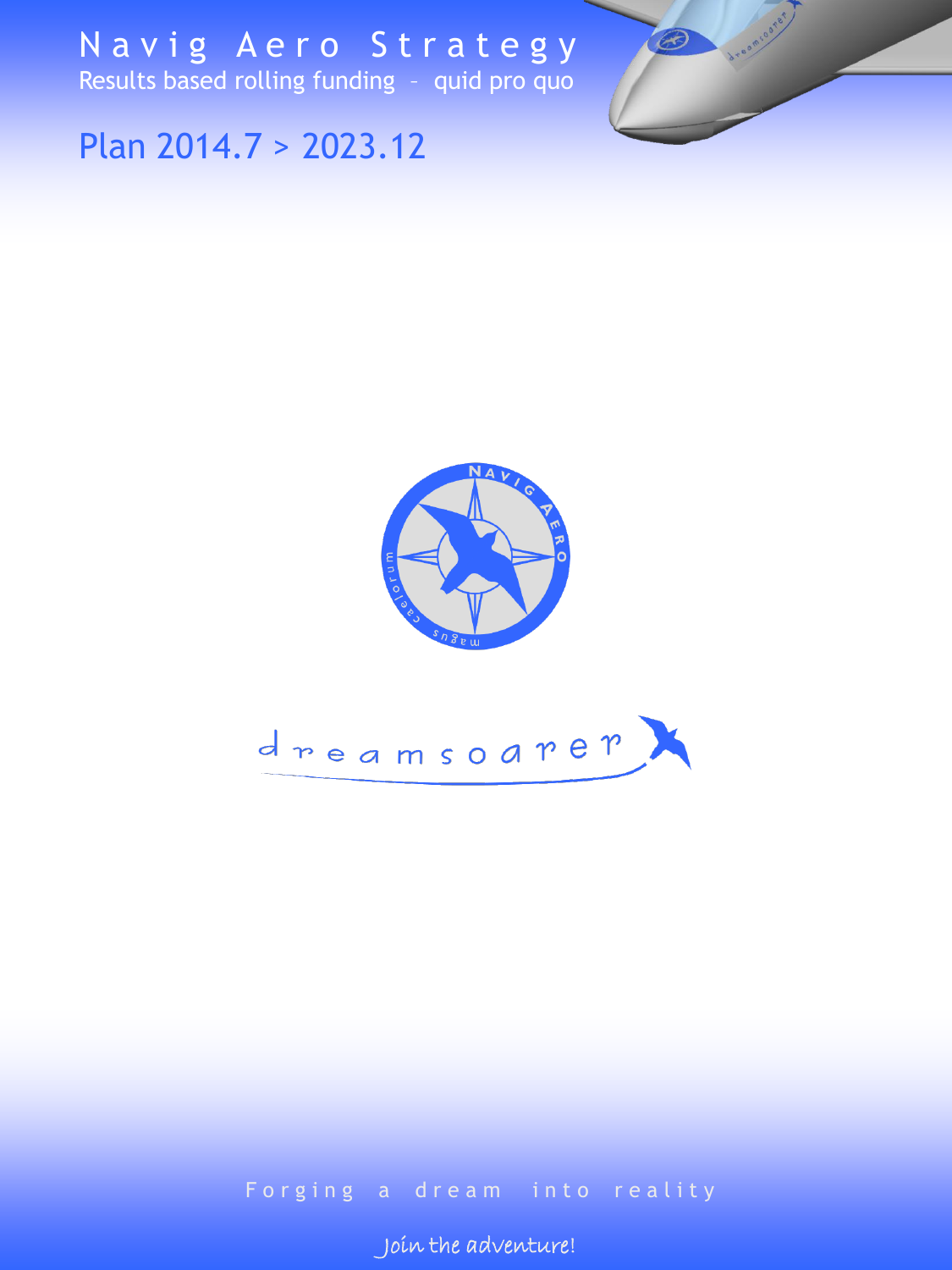### **Navig Aero Plan Contents**

### **A Introduction**

Introduction

Long and short term plan

### **B Short term plan 2014.7>2016.12 Build one soarcerer**

Investment scheme

Share tranches and **RULES**

Two and a half year tasklist

Dream-Team, task list timing and funding

Plan summary

### **C Decade Vision 2014>2023 To manufacture aircraft**

Target 2011 > 2023

Plan pyramid

Budget 2014.7 > 2021

Making money and increasing share value

Model family summary

Model family detail and venn diagram

2014-2023 Model expansion chart

2014-2023 Model expansion pyramid

### **D Product and business discussion**

The manufacturing project

Lean production, lean everything

Direct competitor analysis

Sailplane and GA ownership

Profitability with low volume & direct marketing

Making aeroplanes

From CAD concept to 1:1 manufacture-model £40k

#### **E Summary**

Business summary

Investment summary

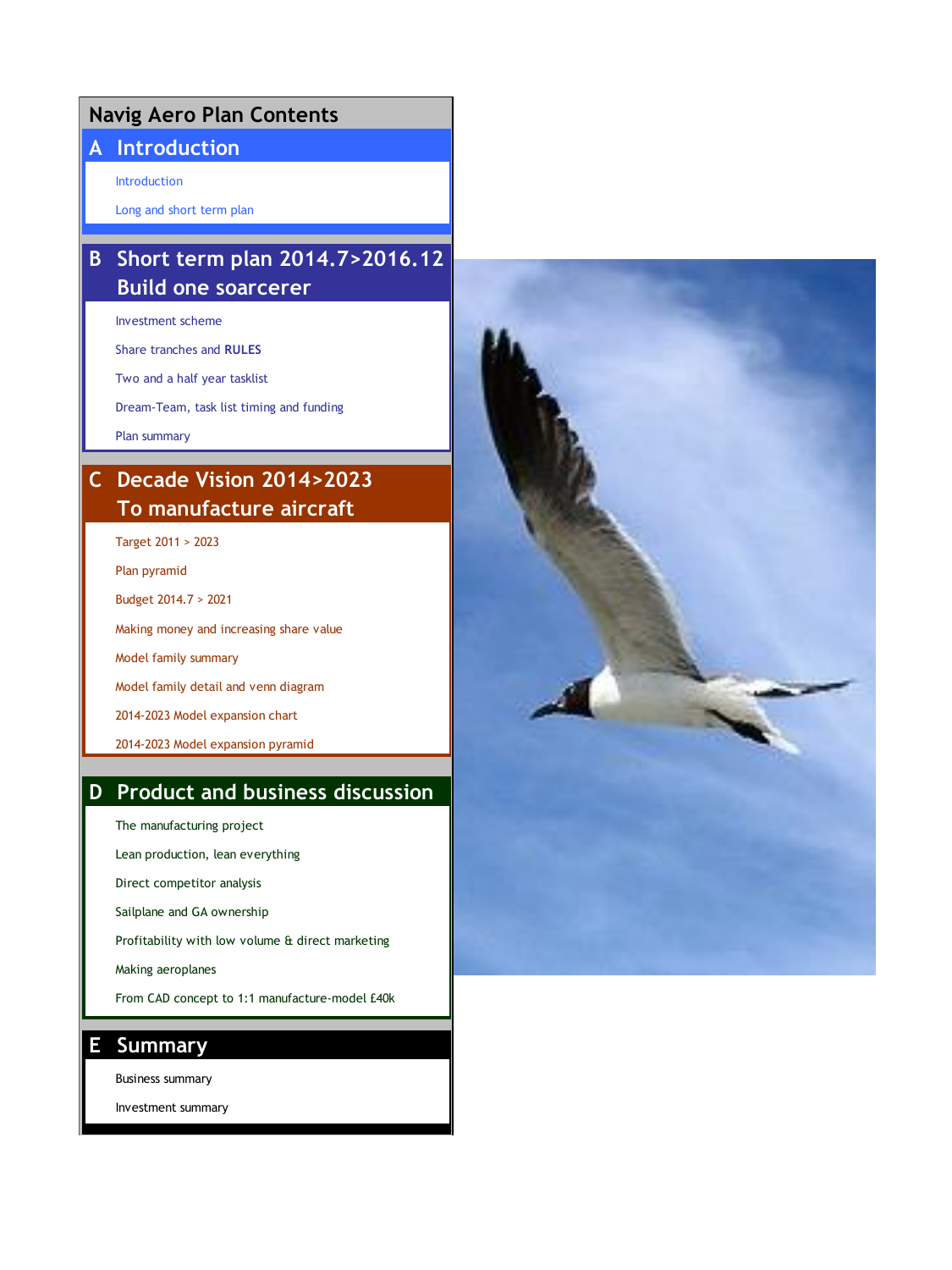## I N T R O D U C T I O N

This document invites you to consider investing in a financial-time plan to profitably manufacture a ground breaking *Dreamsoarer* aircraft family. The aircraft technology, videos and PDFs are found on the [website.](http://www.navigaero.com/DownloadsAndPressInfo.html)

#### **Why create the Dream Team?**

Coming up with an aircraft design is not the hard part of this project. There are hundreds of designers with their own plane concept all convinced of its merits. Navig Aero created the *Dream Team* - pilots, engineers, enthusiast and experts - to:

i) Find other people who also believe in the dreamsoarer concept.

- ii) Collate expertise and enthusiasm required to drive forward an aircraft development.
- iii) Reassure investors there is sufficient knowledge and competence on board.

The dream team will delve into every aspect, component and component relationship. To decide, identify, optimise, cost, refine each washer, bracket, mechanism and spatial position and choose their individual material specification and dimension. Each part requires a deep dive and vigorous discussion between the team discussed during;

- monthly newsletter
- ongoing live confidential forum

Concept design by committee leads to dull products, but once that product concept is established, like the dreamsoarer, thereafter the more people involved the better.

**Funding Sought £12,000 for the first 6%, £40,000 (or €/SEK/NOK) for the first 20%, via:**

- Individual or groups of investors taking percentages.
- Regional funding bodies loaning or granting support.
- Strategic green tech funding loaning or granting support.
- Customer-manufacturer mutually beneficial partnership.
- Self funding by BC the current scenario.

Navig Aero is seeking relatively modest project funding for each clear gate. By gating the funding until project results are delivered, the investor is more protected. Whatever funding comes in, Navig Aero will force the project forward during 2014/15. There are tax advantages to investing [\(SEIS\)](http://www.ukbusinessangelsassociation.org.uk/be-an-angel/forming-own-syndicate) while industrial investment is [tipped.](http://www.bbc.com/capital/story/20131028-what-stocks-to-buy-now) Thank you to anyone for considering being part of Navig Aero.

Yours sincerely,

Ben Collins.

Re Collin



Ben is an experienced transport designer with a 20 year track record of simplification and innovation. Ben is especially interested in aerodynamics, transport design and engine technology in a career taking him to Portugal, Scotland, Germany, Italy and Sweden. A design philosophy of "nature is the best designer" and life interest of birdwatching led to the creation of polymorphic wings and an airframe to complement that. Manufacturing the dreamsoarer is the key ambition.

More [here.](http://www.coupehardtop.com/) *Roles 2014 : Project lead, co-ordinator, CAD.*

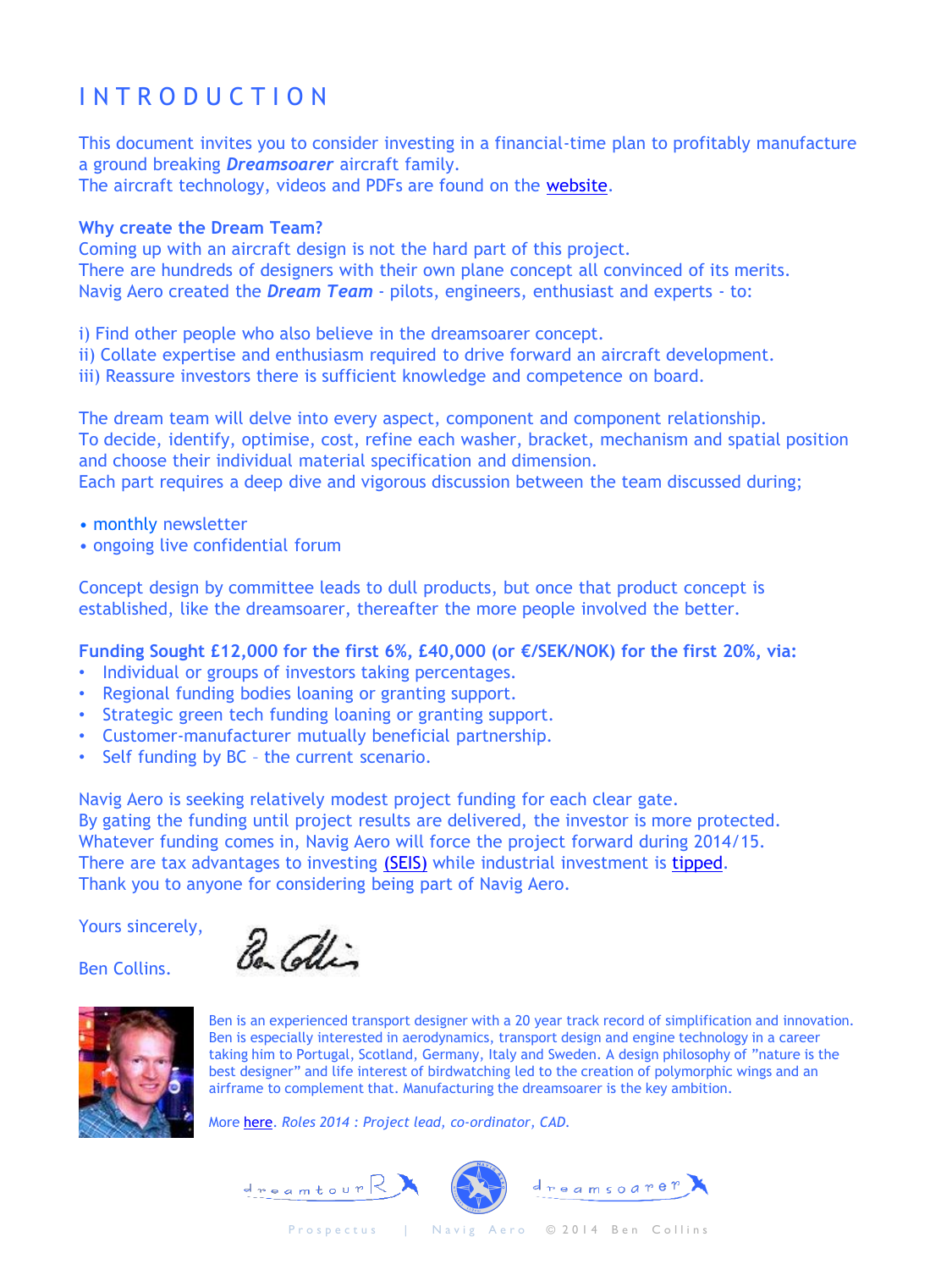### LONG TERM PLAN Summarising 2014.7>2023

There is a single coherent target for 2014.7-2015.6, build full scale manufacture-models of the closely related *soarcerer* and *dreamsoarer*. That will greatly advance our project from today's concept CAD models.

[Armed with full scale manufacture-models, costing, BoM, calculations and flown virtually in X-](http://www.x-plane.com/desktop/home/)Plane establishes a tremendous platform to go forwards with Navig Aero from 2015.6.

In 2016 we will build and ground test a dreamsoarer/soarcerer prototype. Eventually leading to full publication of the project to confirm presales already agreed via the A-Sweep scheme.

In 2017 we will fly the prototype, take orders and begin limited batch production at the end of the year. The first batch will be pre-sold via the A-sweep proposal.

In 2018 we will start to move away from *development* toward the business of *manufacturing*, the real business of building aircraft effectively and profitably.

During the following years, sales volume will increase and new products from a logically derived modular family will be introduced to customers and new markets. By 2023 Navig Aero will have established a world reknowned significant manufacturing and organisational platform. Though this will not be an easy journey.

### S H O R T T E R M P L A N 2014.7 > 2015.6 > 2016.12

#### **Justifying project valuation of £200,00**

Your initial investment, the one this plan wishes to entice you into, is targetting a clear result the full scale manufacture-model. If the manufacture-model is brilliant then there is every reason to believe the project valuation rises from £200,00 to £400,00 or more. If that model is not brilliant, then the project valuation and your share will be less or may even

have diminished completely to £0. It is your responsibility to evaluate the Navig Aero dreamsoarer family and ask yourself three questions:

• Are today's 2014.5 CAD-model-concepts, IP and business plan worth £200,000?

• Will the manufacturing-model in 2015.6 and collated project team be worth at least £200,000, or even close to £400,000?

• Do I believe that BC and the internet based "DreamTeam" can deliver that in 2014.7-2015.6?

The detailed plan for 2014.7-2016.12 (section B) and then long term plan for 2014.7-2021 (section C) will now be explained in tables and diagrams on the following pages. The final section (D) discusses the business of making aircraft. In the next two years we move from CAD-model to manufacture model and then a real plane, ready to fly and make aviation history.

## Join the adventure!

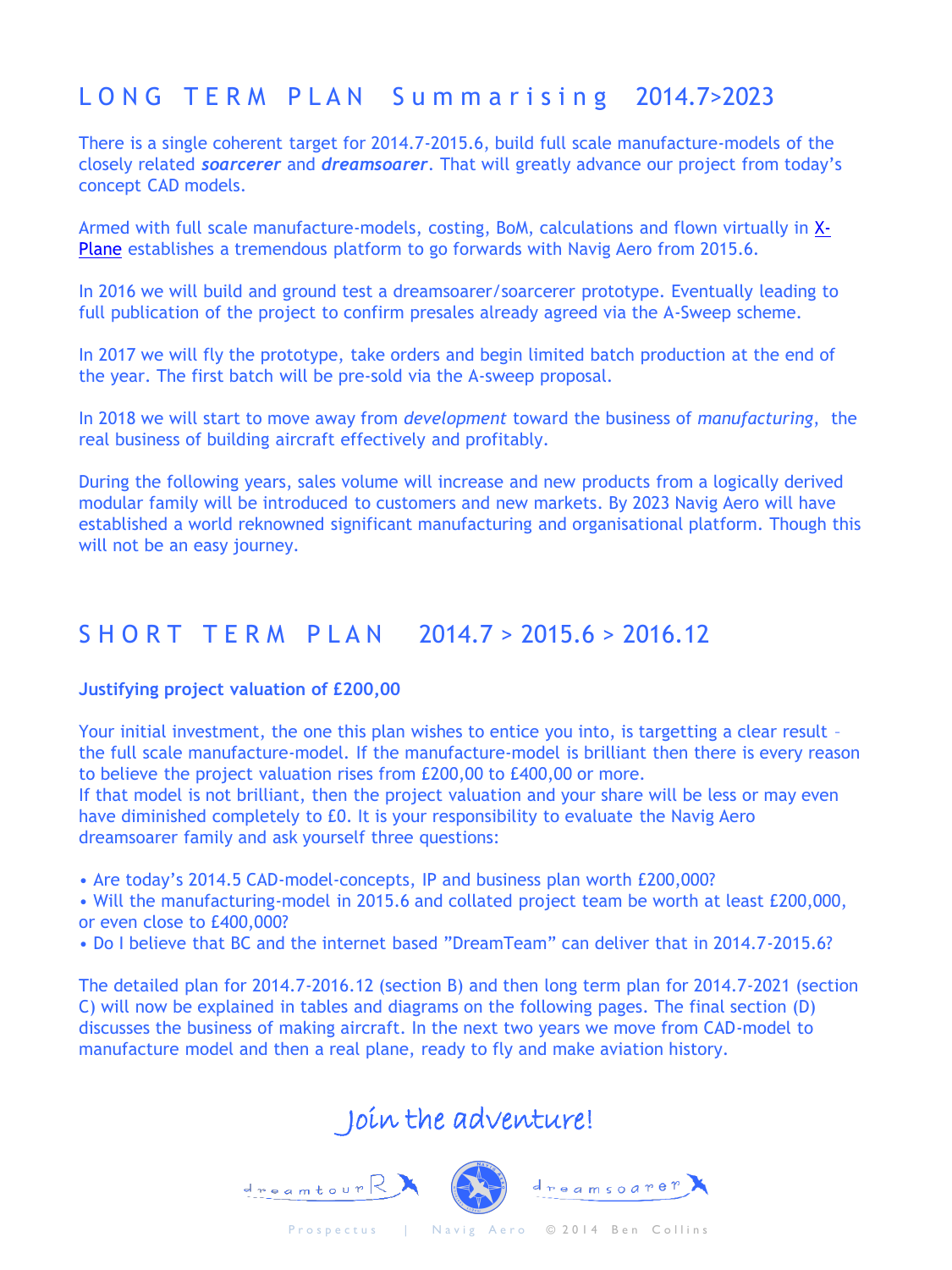

# **B Short term plan 2014.7>2016.12 Build one soarcerer**

Investment scheme

Share tranches and **RULES**

Two and a half year tasklist

Dream-Team, task list timing and funding

Plan summary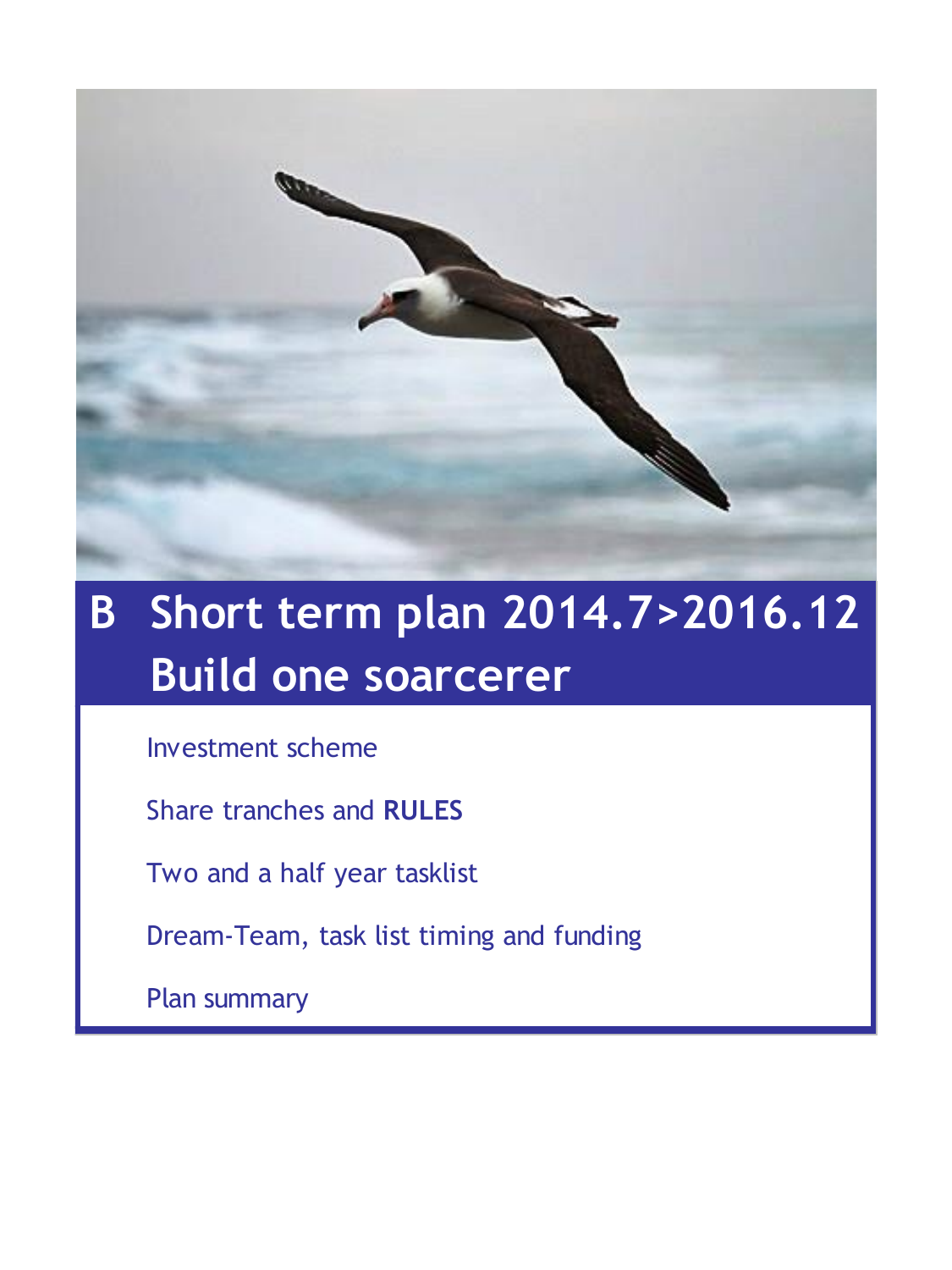## I N V E S T M E N T S C H E M E 2014.5 > 2016.10

This prospectus serves as both project definition and investment contract.

The document values the proposal at £200,000 at kick off and £400,000 at the close of the first phase one June 30th 2015.5 By Dec 31st 2016, Navig Aero is estimated to be worth £500,000.

The first tranche £12,000 June 2014 buys 6% share : project value £200,000.

The first investors have first choice to choose to invest further, not invest further but retain existing share or sell share. In the event of selling then resale of project share value has open market price but other existing shareholders have first refusal at market value.

- The second tranche £28,000 Jan 1st 2015, buys 14% share of the project, then valued at £200,000.
- The third tranche £12,000 July 1 2015, buys 3% share of the project, then valued at £400,000.
- The fourth third tranche £60,000 Jan 1 2016, buys 15% share of the project, valued at £400,000.
- The fifth and final tranche £12,000 July 1st 2016 buys 2% share, then valued at £500,000.

• With a test marketed and ground tested prototype at the end of 2016, the estimated value of Navig Aero is thus £500,000+.

If a single investor were to invest all tranches that would cost £132,000 and give 44% project share assuming the prices of the share issue followed this table – only the first two tranches, i.e. 20 shares have a fixed price however. At the start of the project, before any investment, BC owns 100% of the project. Rules page to follow.

The project share means ownership of the entire project, including manufacturing rights and intellectual property excluding the CLP engine.

Any public funding grant assistance contributes directly to the project.

The result of the project to 2016 is a ground tested prototype and sales tool for batch production.



| Navig Aero dreamsoarer 2014, 7-2016, 12  |                        |              | Cost & Timings |             |          | £12,000 |
|------------------------------------------|------------------------|--------------|----------------|-------------|----------|---------|
| 5th Apr 2014 Ben Collins                 |                        | <b>Weeks</b> | Hours          | Cost        | £20,000  |         |
| A: 2014 Second half Feasibility          |                        | 25           | 1000           | £12,000.00  |          | £28,000 |
| <b>B: 2015 First half</b>                | Manufacture-model      | 25           | 1000           | £28,000.00  |          |         |
| C: 2015 Second half Production design    |                        | 25           | 1000           | £12,000.00  | £60,000  |         |
| D: 2016 First Half                       | <b>Prototype build</b> | 25           | 1000           | £60,000.00  |          | £12,000 |
| E: 2016 Second half Ground developmen 25 |                        |              | 1000           | £20,000.00  |          |         |
| Total                                    |                        | 125          | 5000           | £132,000.00 | cost pie |         |
|                                          |                        |              |                |             |          |         |

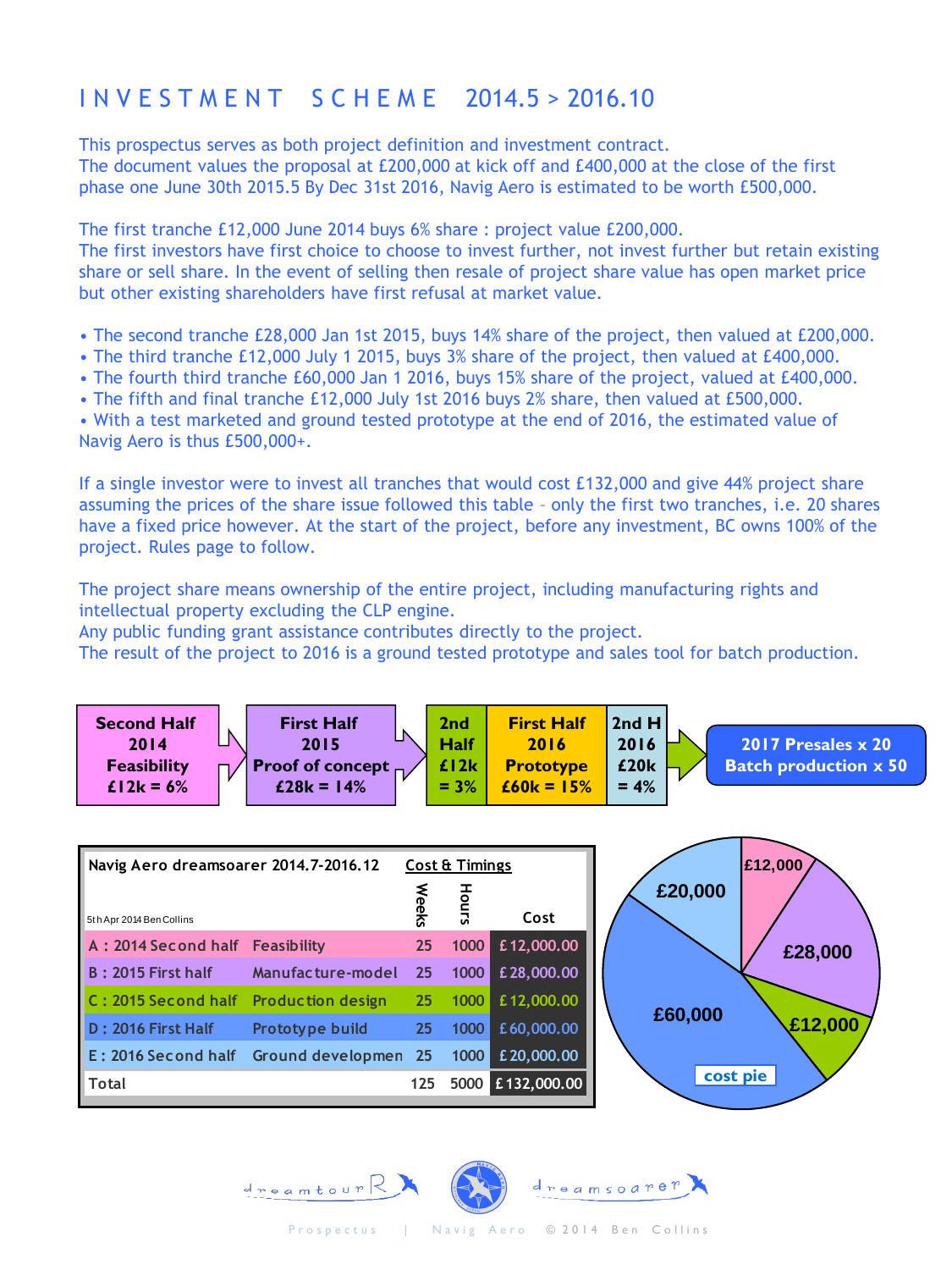| Navig Aero dreamsoarer                                                                                                                                                                                                                                                       |                               |                      |                |                |                           |                          |                             | Investment and Tranche Funding 2014.7-2016.12 |                                                 |
|------------------------------------------------------------------------------------------------------------------------------------------------------------------------------------------------------------------------------------------------------------------------------|-------------------------------|----------------------|----------------|----------------|---------------------------|--------------------------|-----------------------------|-----------------------------------------------|-------------------------------------------------|
| 5th Apr 2014 Ben Collins                                                                                                                                                                                                                                                     |                               | Share price<br>value | Share<br>sales | %tage<br>share | Total sold project shares | Remaining project shares | Total value<br>per<br>share | <b>Nominal</b><br>project<br>valuation        | Project<br>share sale<br>and funding<br>tranche |
| A: 2014 Second half Feasibility                                                                                                                                                                                                                                              |                               | fixed price          | 6              | 6              | 6                         | 94                       | £2,000                      | £200,000                                      | £12,000                                         |
| <b>B: 2015 First half</b>                                                                                                                                                                                                                                                    | Manufacture-model fixed price |                      | 14             | 14             | 20                        | 80                       | £2,000                      | £200,000                                      | £28,000                                         |
| C: 2015 Second half Production design open market                                                                                                                                                                                                                            |                               |                      | 3              | $\overline{3}$ | 23                        | 77                       | £4,000                      | £400,000                                      | £12,000                                         |
| D: 2016 First Half                                                                                                                                                                                                                                                           | Prototype build               | open market          | 15             | 15             | 38                        | 62                       | £4,000                      | £400,000                                      | £60,000                                         |
| E: 2016 Second half                                                                                                                                                                                                                                                          | Ground developmeropen market  |                      | $\overline{4}$ | $\overline{4}$ | 42                        | 58                       | £5,000                      | £500,000                                      | £20,000                                         |
| <b>Total</b>                                                                                                                                                                                                                                                                 |                               |                      | 42             | 42             | 42                        | 58                       | £5,000                      | £500,000                                      | £132,000                                        |
| Please note at the end of 2016 the project (Navig Aero Ltd) valuation £500,000 is estimated, this could could be £1M or £0.<br>If by >2016 Navig Aero have a flyable dreamso arer prototype and orders fulfilled according to the A-Sweep scheme, then it will be worth >£1M |                               |                      |                |                |                           |                          |                             |                                               |                                                 |

The 58 BC shares are likely to be also reduced through issue of sweat equity to participating experts in; propulsion, aerodynamics, certification.



| <b>Rule ref</b>    | Navig Aero rolling share sales rules and partnership kick off July1st 2014.                                                                       |
|--------------------|---------------------------------------------------------------------------------------------------------------------------------------------------|
| Rule1              | As of June 30th 2014 BC owns 100 shares, 100% no minally valued at £200,000 or £2,000 each                                                        |
| Rule <sub>2</sub>  | During April-June 2014 BC will offer for sale 20 shares, 20%, valued at £40,000 or £2,000 each.                                                   |
| Rule3              | The first issue of shares £40,000 / 20 shares / 20% will be distributed according to availability of buyers <i>identified during May-June 14.</i> |
| Rule4              | Existing shareholders have first option on each new share tranche by proportion according to their existing share investment.                     |
| Rule <sub>5</sub>  | Each new share tranche is sold on open market price, except the first 20 shares which are sold by subscription - see rule 3.                      |
| Rule <sub>6</sub>  | Each share tranch will be sold up to the value necessary to complete the next stage according to the investment summary table.                    |
| Rule7              | In the event of insufficent bidding for shares available, next stage costs will be met by BC consulting part time to meet expenditures.           |
| Rule <sub>8</sub>  | In the event of oversubscription of bidding for the next tranche to meet the stage costs, fewer shares will be sold, i.e. sold at market price.   |
| Rule9              | The fourth year, 2017 will raise funds through further share sales and or loans made against orders, note 2016 requires much greater funding.     |
| Rule10             | Shares can be traded freely at any time, but before shares are sold they must be offered to fellow shareholders on first refusal at market price. |
| Rule <sub>11</sub> | An alternative to issuing partnership shares, pursued with equal vigour is favourable loan or grant funding for the project.                      |
| Rule <sub>12</sub> | There will only ever be 100 shares.                                                                                                               |
| Rule <sub>13</sub> | English partnership law and rules applies in all aspects of the running of Navig Aero.                                                            |
| Rule <sup>14</sup> | BC commits time to project at 1/4 standard rate, unless exceptional circumstances prevail                                                         |



Prospectus | Navig Aero © 2014 Ben Collins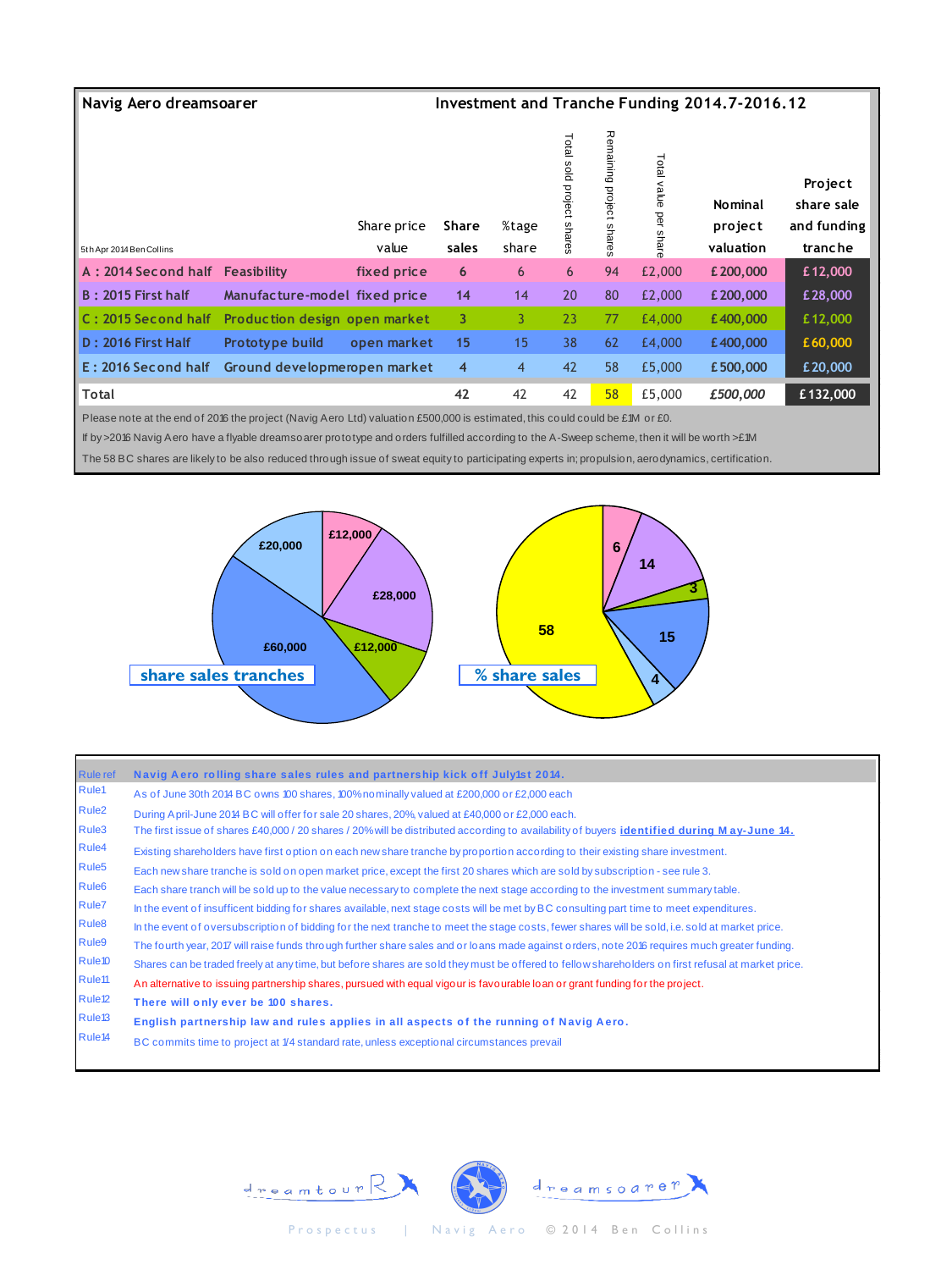| Navig Aero 2,5 year task list, timing and labour cost<br>5th Apr 2014 Ben Collins |                                                                                                      |                                    |           |     |  |  |  |  |  |  |  |
|-----------------------------------------------------------------------------------|------------------------------------------------------------------------------------------------------|------------------------------------|-----------|-----|--|--|--|--|--|--|--|
| Ref                                                                               | A: 2014 Second half                                                                                  | Feasibility                        |           | 40  |  |  |  |  |  |  |  |
| F1                                                                                | Task                                                                                                 | Hours                              | Weeks     | Y   |  |  |  |  |  |  |  |
| F1                                                                                | Start bank & tax accounts, website, email, database, contacts, meetings, drawing system.             | 140                                | 4         |     |  |  |  |  |  |  |  |
| F <sub>2</sub>                                                                    | Rapid second loop and identification of project design areas; sorted, intermediate, vague.           | 140                                | 4         |     |  |  |  |  |  |  |  |
| F <sub>3</sub>                                                                    | Present work, printing, fix agenda, all aspects "deep dive" review of kick off status.               | 140                                | 4         |     |  |  |  |  |  |  |  |
| F4                                                                                | Derive cascade of uncertain areas and proceed with solution development and refinement.              | 140                                | 4         |     |  |  |  |  |  |  |  |
| F <sub>5</sub>                                                                    | Define all standard parts or smorgasbord : cost, supplier, weight, specs, powertrain.                | 140                                | 4         |     |  |  |  |  |  |  |  |
| F6                                                                                | Interim review of status, what is missing, what is defined, what needs refinement.                   | 140                                | 4         |     |  |  |  |  |  |  |  |
| F7                                                                                | Nailing down of CAD spatial packaging, modules, assembly, sizing, thickness, weights, and details.   | 120                                | 3         |     |  |  |  |  |  |  |  |
| F8                                                                                | Collate work, including drawings renderings, BoM and video sequence. Present.                        | 40                                 | 1         |     |  |  |  |  |  |  |  |
|                                                                                   | Total                                                                                                | 1,000                              | 25        | 0.5 |  |  |  |  |  |  |  |
| Ref                                                                               | B: 2015 First half                                                                                   | Manufacture-model                  |           |     |  |  |  |  |  |  |  |
| PoC                                                                               | Task                                                                                                 | Hours                              | Weeks     | Y   |  |  |  |  |  |  |  |
|                                                                                   | PoC1 Define product specification for manufacture model.                                             | 160                                | 4         |     |  |  |  |  |  |  |  |
|                                                                                   | PoC2 Adaption for scaling, source parts, materials and standard, motor fixings etc. Ordering.        | 160                                | 4         |     |  |  |  |  |  |  |  |
|                                                                                   | PoC3 Control wiring packaging parts routing, adjustment, assembly, harness, powertrain.              | 160                                | 4         |     |  |  |  |  |  |  |  |
|                                                                                   | PoC4 Assembly sequence and grouping of modules. Start of fabrication.                                | 160                                | 4         |     |  |  |  |  |  |  |  |
|                                                                                   | PoC5 Fabrication, assembly and finishing. Powertrain testing, control element testing.               | 160                                | 4         |     |  |  |  |  |  |  |  |
|                                                                                   | PoC6 Presentation of completed package, drawing collation and model. Prototype finishing & ergonomic | 200                                | 5         |     |  |  |  |  |  |  |  |
|                                                                                   | Total                                                                                                | 1,000                              | 25        | 0.5 |  |  |  |  |  |  |  |
|                                                                                   |                                                                                                      |                                    |           |     |  |  |  |  |  |  |  |
| Ref                                                                               | C: 2015 Second half                                                                                  | <b>Production design</b>           |           |     |  |  |  |  |  |  |  |
| D                                                                                 | Task                                                                                                 | Hours                              | Weeks     | Y   |  |  |  |  |  |  |  |
| D <sub>1</sub>                                                                    | Airframe analysis, BoM and definition of all modules, parts, assembly, process, review.              | 480                                | 12        |     |  |  |  |  |  |  |  |
| D <sub>2</sub>                                                                    | Parts, suppliers, drgs, patents, electrical, safety, legal, tolerances, cost, ordering, workshop.    | 520                                | 13        |     |  |  |  |  |  |  |  |
|                                                                                   | Total (note more detail on 2015 tasks at the end of 2014)                                            | 1,000                              | 25        | 0.5 |  |  |  |  |  |  |  |
| Ref                                                                               | D: 2016 First Half                                                                                   | Prototype build                    |           |     |  |  |  |  |  |  |  |
| p                                                                                 | Task                                                                                                 | Hours                              | Weeks     | Y   |  |  |  |  |  |  |  |
| P1                                                                                | Fabrication in house and at suppliers & ongoing component refinement.                                | 480                                | 12        |     |  |  |  |  |  |  |  |
| P2                                                                                | Assembly & ongoing component refinement.                                                             | 240                                | 6         |     |  |  |  |  |  |  |  |
| P3                                                                                | Finishing and powertrain testing & ongoing component refinement.                                     | 280                                | 7         |     |  |  |  |  |  |  |  |
|                                                                                   | Total                                                                                                | 1,000                              | 25        | 0.5 |  |  |  |  |  |  |  |
| Ref                                                                               | E: 2016 Second half                                                                                  |                                    |           |     |  |  |  |  |  |  |  |
|                                                                                   | Task                                                                                                 | <b>Ground development</b><br>Hours | Weeks     | Y   |  |  |  |  |  |  |  |
| ТC<br>TC1                                                                         | Patent Applications final "in house" drafts & ongoing component refinement.                          | 280                                | 7         |     |  |  |  |  |  |  |  |
| TC <sub>2</sub>                                                                   | Ground trials, powertrain duration test, preparation for flight trials & ongoing component refinemen | 320                                | 8         |     |  |  |  |  |  |  |  |
| TC <sub>3</sub>                                                                   | First dummy flight trial sequence. Deep project review. Define status, plan 2016.                    | 400                                | 10        |     |  |  |  |  |  |  |  |
|                                                                                   | Total                                                                                                | 1,000                              | 25        | 0.5 |  |  |  |  |  |  |  |
|                                                                                   |                                                                                                      | <b>Hours</b>                       | Week Year |     |  |  |  |  |  |  |  |
|                                                                                   | Ground tested dreamsoarer presented to prospective customers and                                     |                                    |           |     |  |  |  |  |  |  |  |

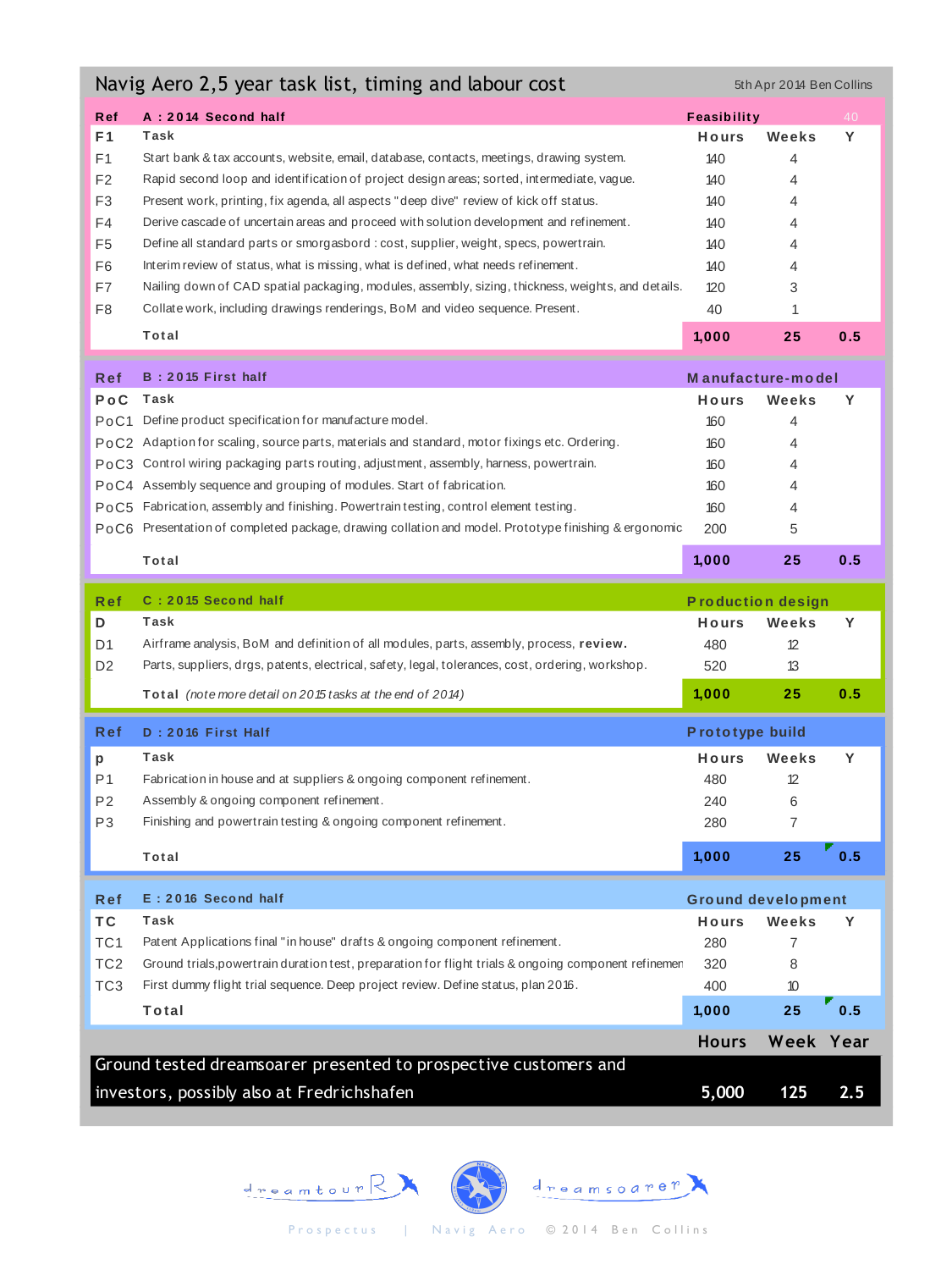### D R E A M T E A M M E T H O D

There are regular quarterly webinars, monthly newsletters and a live ongoing forum. Frequent reviews, planning for the next stage, robust discussion and quite simply, deliberation from all.

There will also be plenty of unlogged contributions from all stakeholders. In the first embryonic year of the project, the Dream Team input is voluntary. In the second year time is logged and rewarded as sweat equity.



|                                 | Navig Aero Ltd : quid pro quo funding  | 2014.7-2016.12        |                                         |   |          | 5th Apr 2014 Ben Collins |
|---------------------------------|----------------------------------------|-----------------------|-----------------------------------------|---|----------|--------------------------|
|                                 |                                        |                       |                                         |   | Funding  | Funding                  |
| Step                            | Title                                  | <b>Funding Needed</b> | Result required                         |   | Schedule | Dates                    |
| A: 2014 Second half Feasibility |                                        | £12,000.00            | Drawing suite & detail solutions        | £ |          | 12,000.00 July 1 2014    |
| <b>B</b> : 2015 First half      | Manufacture-model                      | £28,000.00            | Calculations, parts and suppliers       | £ |          | 28,000.00 Jan 1 2015     |
|                                 | C: 2015 Second half Production design  | £12,000.00            | Manufacturing-model-prototype           | £ |          | 12,000.00 July 1 2015    |
| D: 2016 First Half              | Prototype build                        | £60,000.00            | Build it, fire it up, check kinematics. | £ |          | 60,000.00 Jan 1 2016     |
|                                 | E: 2016 Second half Ground development | £20,000.00            | System and ground testing               | £ | 20,000   | <b>July 1 2016</b>       |
| $\parallel$ Total               |                                        | £132,000.00           |                                         |   |          | £132,000 > Dec 2016      |

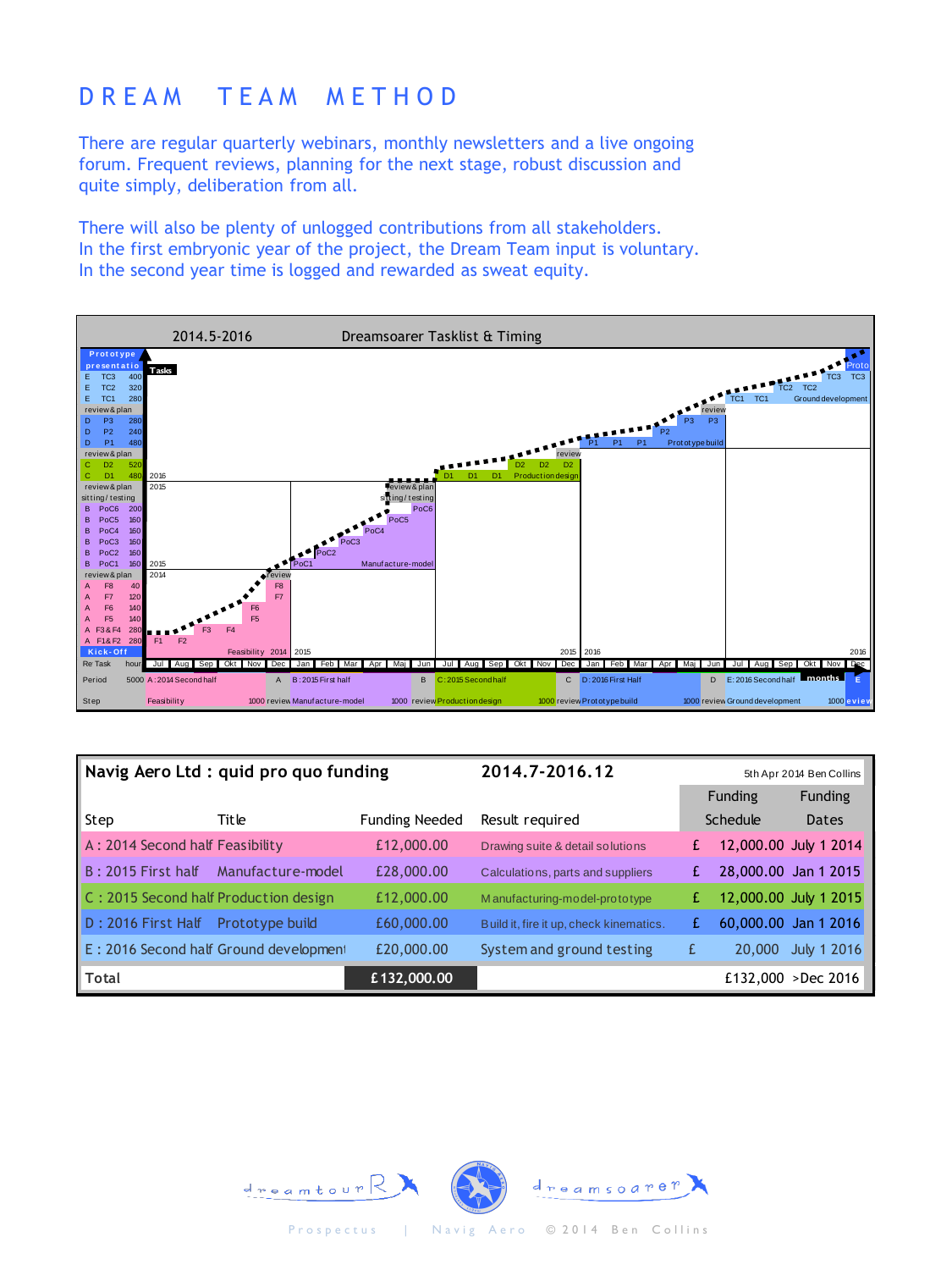### PLAN SUMMARY

This plan is dramatic in its ambition, but also practical in the first steps. There is no rigid timetable for product expansion and true focus remains on the first steps from 2014.7 > 2015.6, feasibility, proof of concept and 1:1 model.

Even to build manufacture-model for an aeroplane for £40,000 will be a tremendous challenge and achievement. To then take that to a working aircraft to form the basis of future sales again presents real issues and risk.

Once a working prototype is ground tested and test marketed we will know an awful lot more than today and can begin to think seriously about flying the prototype and producing it. If the dreamsoarer can deliver all or most of what is promised then the plane will sell in good volume. If we can really design and build this in two and a half years for £132,000 all in then it will be remarkable. According to this plan, it is possible.

| dreamsoarer       |                    | <b>Prototype Costing</b>  |              |                            | 5th Apr 2014 Ben Collins 2014.7-2016.12                    |
|-------------------|--------------------|---------------------------|--------------|----------------------------|------------------------------------------------------------|
| A                 | <b>Feasibility</b> |                           |              | A: 2014 Second half        |                                                            |
| Cost Item         |                    | Unit Quantity             | Unit         | <b>Total</b>               | <b>Notes</b>                                               |
| Labour            | hour               | 1000                      | £12          |                            | £12,000 CAD labour £10 ph + £2 CAD office = £12ph          |
|                   |                    |                           |              |                            | CAD labour is discounted 75% normal rate                   |
| Total             |                    |                           |              | £12,000                    | running total £12,000                                      |
| B                 |                    | Manufacture-model         |              | <b>B</b> : 2015 First half |                                                            |
| Cost Item         |                    | Unit Quantity             | Unit         | <b>Total</b>               | <b>Notes</b>                                               |
| Labour            | hour               | 1000                      | £12          | £12,000                    |                                                            |
| $1/1$ scale       |                    |                           |              |                            | Apply for extra funding to enable even                     |
| manufacture       |                    |                           |              |                            | more prototypes/higher quality of                          |
| model             |                    |                           |              |                            | £16,000 manufacture-model.                                 |
| <b>Total</b>      |                    |                           |              | £28,000                    | £40,000<br>running total                                   |
| C                 |                    | <b>Production design</b>  |              | C: 2015 Second half        |                                                            |
| Cost Item         |                    | Unit Quantity             | Unit         | <b>Total</b>               | <b>Notes</b>                                               |
| Labour            | hour               | 1000                      | £12          | £12,000                    |                                                            |
| <b>Total</b>      |                    |                           |              | £12,000                    | running total<br>£52,000                                   |
| D                 |                    | Prototype build           |              | D: 2016 First Half         |                                                            |
| Cost Item         |                    | Unit Quantity             | Unit         | <b>Total</b>               | <b>Notes</b>                                               |
| Labour            | hour               | 1000                      | £12          | £12,000                    |                                                            |
| Prototype parts   |                    |                           |              |                            | £20,000 raw materials, source parts, specials, finishing   |
| Workshop & Tools  |                    |                           |              |                            | £10,000 share workshop, 8x6m@=50m2 12 months               |
| External          |                    |                           |              |                            | £10,000 certification and propulsion assistance+equity     |
| Continguency      |                    |                           |              |                            | £8,000 lots of side costs, transport, finishing, demos etc |
| <b>Total</b>      |                    |                           |              | £60,000                    | running total £112,000                                     |
| Е                 |                    | <b>Ground development</b> |              | E: 2016 Second half        |                                                            |
| <b>Cost Item</b>  |                    | Unit Quantity             | Unit         | Total                      | <b>Notes</b>                                               |
| Labour            | hour               | 1000                      | £12          | £12,000                    |                                                            |
| Tuning & Avionics |                    |                           |              | £8,000                     |                                                            |
|                   |                    |                           |              |                            |                                                            |
| <b>Total</b>      |                    |                           |              | £20,000                    | running total £132,000                                     |
|                   |                    |                           | <b>Total</b> | £132,000                   | Labour 2.5 year £60,000<br>Costs £72,000                   |
|                   |                    |                           |              |                            |                                                            |

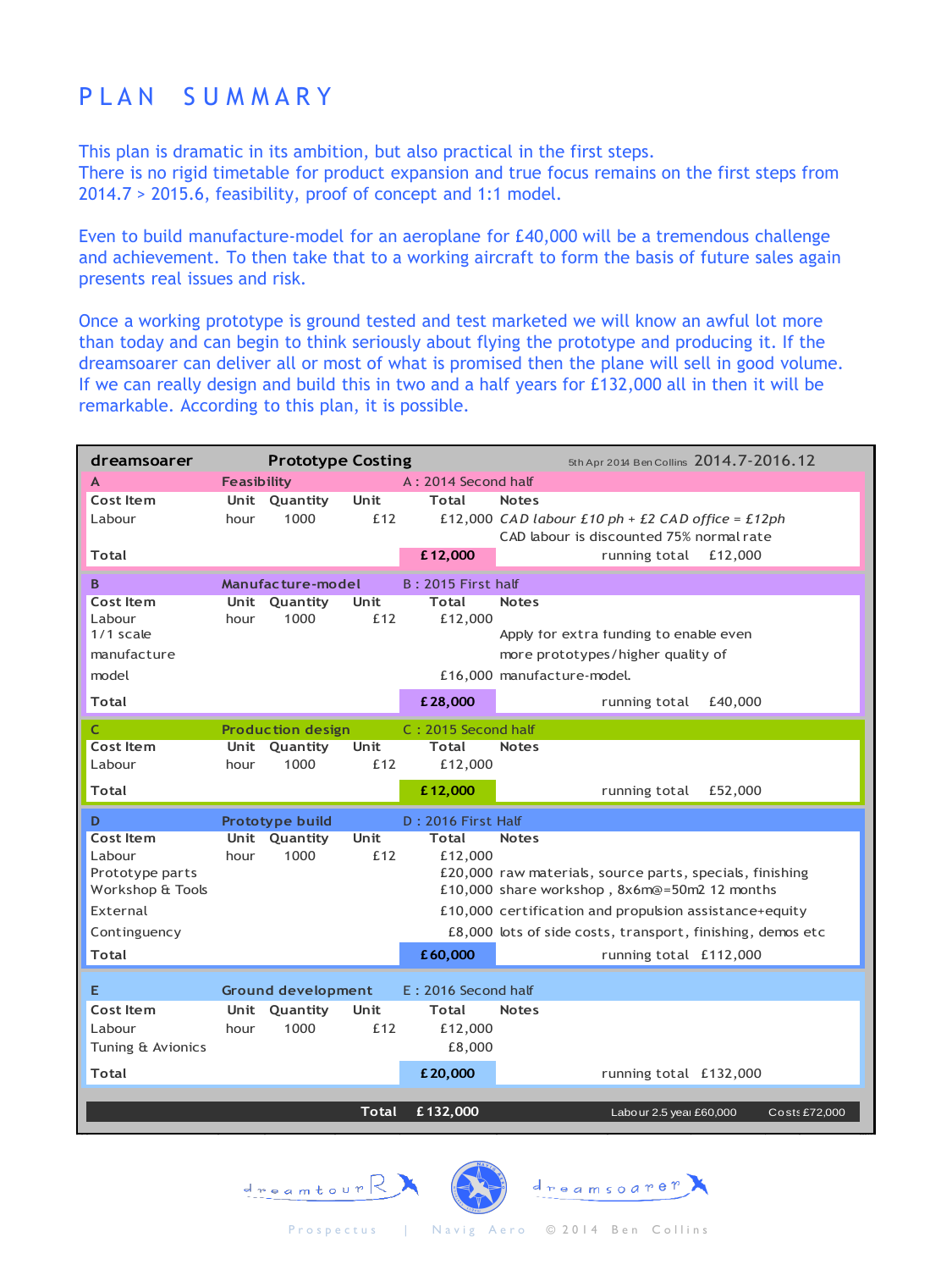

# **C Decade Vision 2014>2023 To manufacture aircraft**

Target 2011 > 2023

Plan pyramid

Budget 2014.7 > 2021

Making money and increasing share value

Model family summary

Model family detail and venn diagram

2014-2023 Model expansion chart

2014-2023 Model expansion pyramid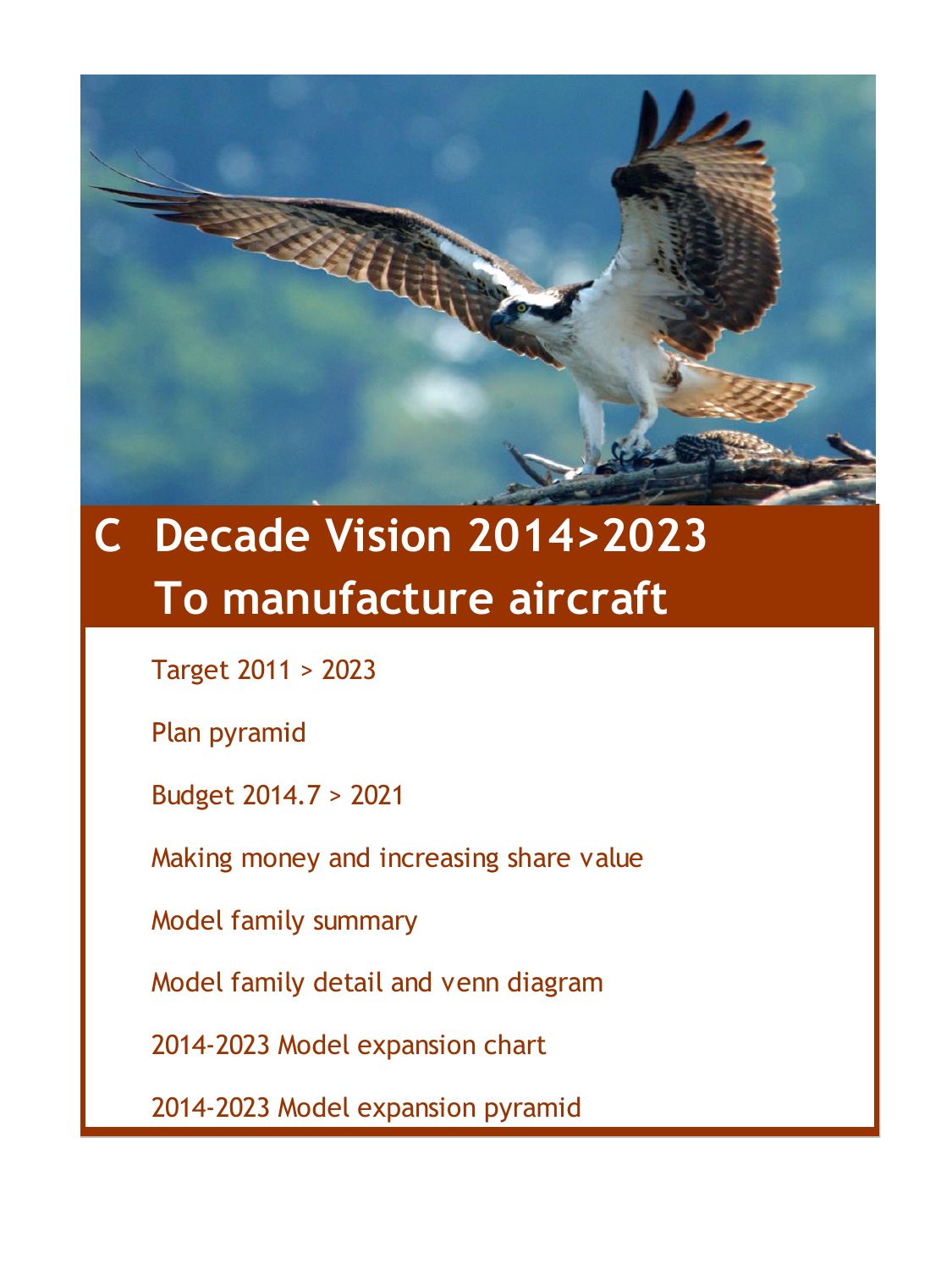### T A R G E T 2 0 1 1 > 2 0 2 3



#### **Status**

**2011-2014.6** CAD model concept established, drawing suite & 3D models, business prospectus. Extensive intellectual property identified and Dream-Team created. Project valued at £200,000.

#### **Goals**

*2015.6 Feasibility and proof of concept : 12 months : £40k* Detail the concept, including a full scale manufacture-models - dreamsoarer and soarcerer.

*2016.12 Presentation of Product : 18 months : £72k (total £132k)* Create a flyable dreamsoarer prototype, sufficient to entice investment for production and sales.

*2017 Batch production 20-50 units : 12/36 months : £400k Secured against orders (total £532k)* Break even manufacture the soarcerer in low volume secure batch production at the end of 2017.

*2018 Serial production : 12 months : £400k – factored loan secured against orders x 50* Begin expansion into a range of certified light aircraft; monos and duos first.

*2019-2021 Serial production : 36/84 months : £Organic Growth*

Create a range of light aircraft: soarcerer, dreamsoarer & dreamtourR, dreamflyR, oceanstormer, atlanticranger utility and civilian duty specialist variants.

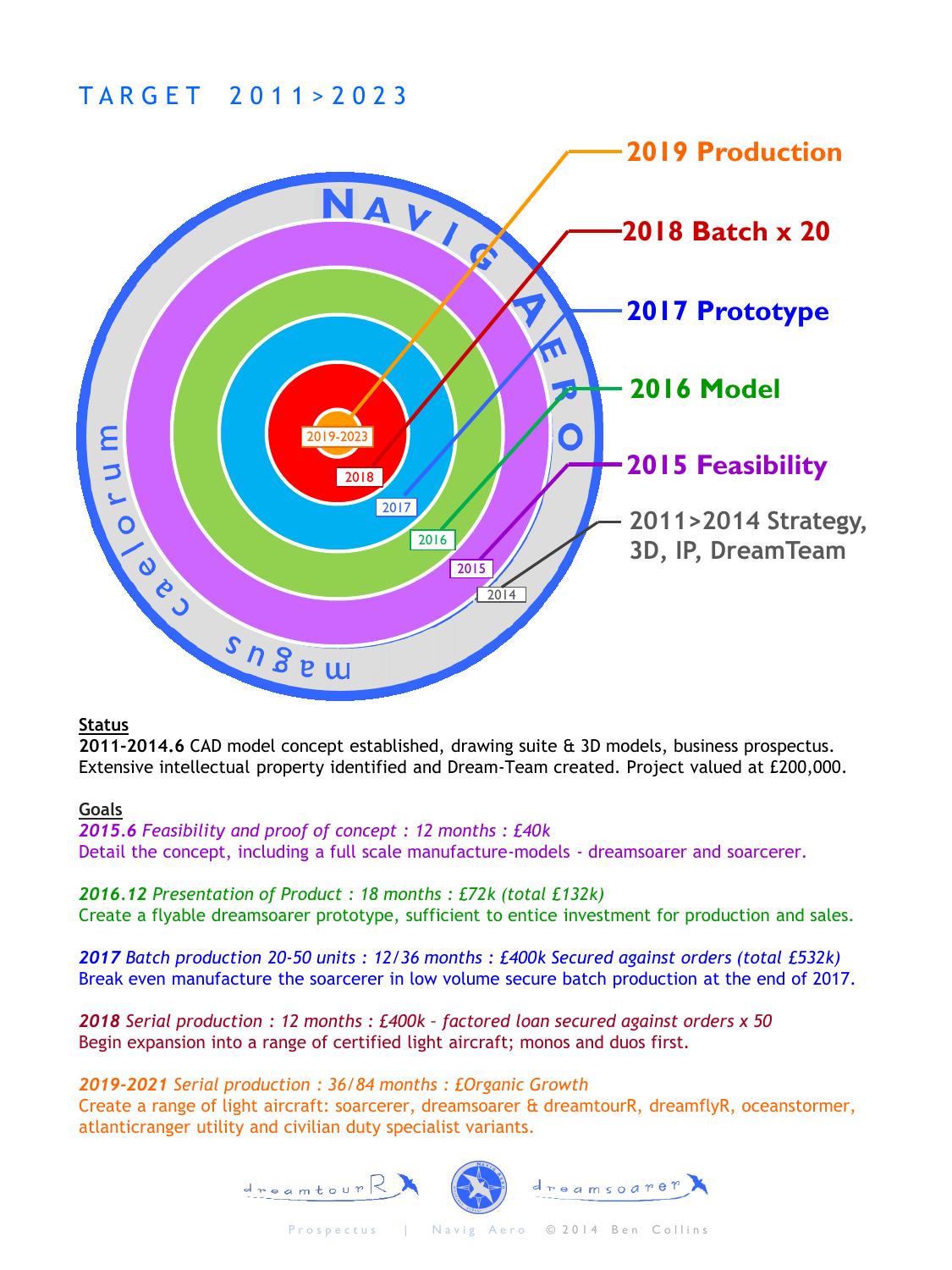### PLAN PYRAMID

To avoid reams of fantasy filled sales projections, this document discusses only how many planes must be sold to break even *(20 planes sold*) and the first point of significant renumeration for investors *(50 planes sold / @£400k)* with expanded modular family thereafter 2018-2023.

Now **Preparation >14-06-30 Kick off 14-07-01**

*£12k* **1000 hours Feasibility design. 14-07-01 > 14-12-31**

**£12k+£16k parts=£28k 1000 hours Manufacture-model – PoC 15-01-01 > 15-06-30**

> £12k **1000 hours Production design. 15-07-01 > 15-12-31**

**£12k+£60k parts=£72k 1000 hours Prototype Build 16-01-01 > 16-06-30**

**£12k 1000 hours Ground, fitting, refinement and testing. 16-07-01>16-12-31**

*£400k Batch Production* **Back x20 (50) production run against x20 order deposits. Orders worth £500,000 match advance factored loan required. 20 presold, 30 more to sell the year after. 17-01-01>17-12-31**

**6)** *Reinvest Profit* **With gross sales £1.25M (50 units), commit for series production 18-01-01>18-12-31**

**7)** *Organic Growth* **Soarcerer, dreamsoarer, dreamtourR, oceanstormer duos all in serial production - expanding family all variants inc +0`s, +2`s, quadra`s by 2023 19-01-01 > 23-12-31** 







Prospectus | Navig Aero © 2014 Ben Collins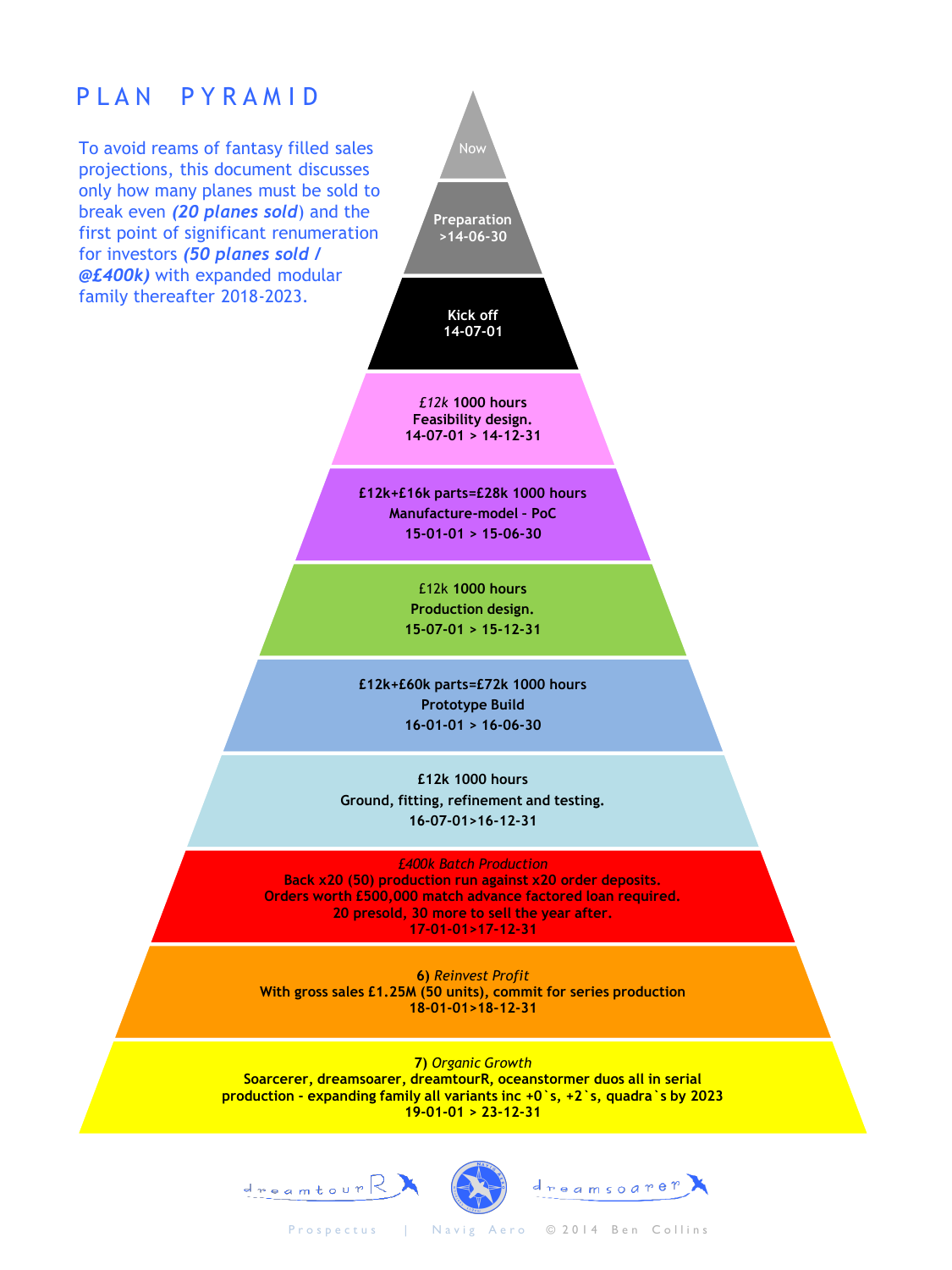| Navig Aero: Budget 2014-2022                     |                |                    |                 |      |                 |              |                      |                            |                           |                |                                            | 5th Apr 2014 Ben Collins |
|--------------------------------------------------|----------------|--------------------|-----------------|------|-----------------|--------------|----------------------|----------------------------|---------------------------|----------------|--------------------------------------------|--------------------------|
|                                                  | Funding        | Annual<br>Factored | Organic         |      | Gross<br>margin |              | Gross<br>Profit/loss | Estimated<br>Tax and other |                           |                | Proposed Estimated<br>Dividend share price | Funding                  |
| Year<br>Task                                     | Needed         | Loan               | reinvestment    |      | Units per unit  | Gross income | after loan           | costs                      | Net Profit/loss per share |                | (100)<br>Funded by:                        | Dates                    |
| 2014 Feasibility design                          | £12,000        | £0                 | £0              | £0   | £0              | £0           | $-E12,000$           | £0                         | $-E12,000$                | £0             | £2,000 Share sales                         | <b>July 12014</b>        |
| 2015 Proof of concept and manufacture-model      | £40,000        | £0                 | £0              | £0   | £0              | £0           | $-E40,000$           | £0                         | $-E40,000$                | £0             | £2,000 Share sales                         | Jan 12015                |
| 2016 Prototype build and ground testing          | £80,000        | £0                 | £0              | £0   | £0              | £0           | $-680,000$           | £0                         | $-680,000$                | £0             | £4,000 Share sales                         | Jan 12016                |
| 2017 Flying and one off batch production         | £130,000       | £0                 | £0              | £20  | £6,500          | £130,000     | £0                   | £0                         | £0                        | £0             | £5,000 Factored loan Jan 12017             |                          |
| 2018 Streamlined batch production & certificatio | £0.            | £400,000           | E <sub>0</sub>  | £50  | £8,000          | £400,000     | £0                   | £0                         | E <sub>0</sub>            | E <sub>0</sub> | £6,000 Factored Loan Jan 12018             |                          |
| 2019 Serial production and range expansion       | f(0)           | £500,000           | E <sub>0</sub>  | £80  | £10,000         | £800,000     | £300,000             | £150,000                   | £150,000                  | £375           | £8,375 Factored Loan n/a                   |                          |
| 2020 Stabilisation of company and model expans   | f(0)           | £500,000           | £112,500        | £120 | £10,000         | £1,200,000   | £700,000             | £293,750                   | £293,750                  | £734           | £12,734 Organic growth n/a                 |                          |
| 2021 Stabilisation of company and model expans   | E <sub>0</sub> | £ <sub>0</sub>     | £220,313        | £200 | £10,000         | £2,000,000   | £2,000,000           | £889,844                   | £889,844                  | £2,225         | £22,225 Organic growth n/a                 |                          |
| 2022<br>Aero                                     |                |                    | £667,383        |      |                 |              |                      |                            |                           |                | Shares now valuable with healthy dividend  |                          |
| Seven year totals                                | £262,000       | $n-a$              | £1,000,195 £470 |      | n-al            | £4,530,000   | £2,868,000           | £1,333,594                 | £1,201,594                | $n-a$          |                                            |                          |

|      | Navig Aero Limited: Budget 2014-2022             |          |          |                |       |                |            |                       |  |
|------|--------------------------------------------------|----------|----------|----------------|-------|----------------|------------|-----------------------|--|
|      |                                                  |          | Annual   | Organic        | Gross |                |            | Gross                 |  |
|      |                                                  | Funding  | Factored | reinvestme     |       | margin         | Gross      | Profit/loss           |  |
| Year | Task                                             | Needed   | Loan     | nt             |       | Units per unit | income     | after loan            |  |
|      | 2014 Feasibility design                          | £12,000  | £0       | £0             | £0    | £0             | £0         | $-E12,000$            |  |
|      | 2015 Proof of concept and manufacture-model      | £40,000  | £0       | £0             | £0    | £0             | £0         | $-E40,000$            |  |
| 2016 | Prototype build and ground testing               | £80,000  | £0       | £0             | £0    | £0             | £0         | $-E80,000$            |  |
|      | 2017 Flying and one off batch production         | £130,000 | £0       | £0             | £20   | £6,500         | £130,000   | £0                    |  |
|      | 2018 Streamlined batch production & certificatio | £0       | £400,000 | £0             | £50   | £8,000         | £400,000   | £0                    |  |
| 2019 | Serial production and range expansion            | £0       | £500,000 | £0             | £80   | £10,000        | £800,000   | £300,000              |  |
|      | 2020 Stabilisation of company and model expans   | £0       | £500,000 | £112,500       | £120  | £10,000        | £1,200,000 | £700,000              |  |
|      | 2021 Stabilisation of company and model expans   | £0       | £0       | £220,313       | £200  | £10,000        | £2,000,000 | £2,000,000            |  |
| 2022 | Aero                                             |          |          | £667,383       |       |                |            |                       |  |
|      | Seven year totals                                | £262,000 |          | n-a £1,000,195 | £470  | $n-a$          |            | £4,530,000 £2,868,000 |  |

|            | <u>ef linkcell.</u>                |               |                       |           |                      | 5th Apr 2014 Ben Collins                  |                   |
|------------|------------------------------------|---------------|-----------------------|-----------|----------------------|-------------------------------------------|-------------------|
|            | Gross                              | Estimated     |                       | Proposed  | Estimated            |                                           |                   |
| Gross      | Profit/loss                        | Tax and other | Net                   |           | Dividend share price |                                           | Funding           |
| income     | after loan                         | costs         | Profit/loss           | per share | (100)                | Funded by:                                | Dates             |
| £0         | $-E12,000$                         | £0            | $-E12,000$            | £0        |                      | £2,000 Share sales                        | <b>July 12014</b> |
| £0         | $-E40,000$                         | £0            | $-E40,000$            | £0        |                      | £2,000 Share sales                        | Jan 12015         |
| £0         | $-E80,000$                         | £0            | $-E80,000$            | £0        |                      | £4,000 Share sales                        | Jan 12016         |
| £130,000   | £0                                 | £0            | £0                    | £0        |                      | £5,000 Factored loan                      | Jan 12017         |
| £400,000   | £0                                 | £0            | £0                    | £0        |                      | £6,000 Factored Loan Jan 12018            |                   |
| £800,000   | £300,000                           | £150,000      | £150,000              | £375      |                      | £8,375 Factored Loan n/a                  |                   |
| £1,200,000 | £700,000                           | £293,750      | £293,750              | £734      |                      | £12,734 Organic growth n/a                |                   |
| £2,000,000 | £2,000,000                         | £889,844      | £889,844              | £2,225    |                      | £22,225 Organic growth $n/a$              |                   |
|            |                                    |               |                       |           |                      | Shares now valuable with healthy dividend |                   |
|            | £4,530,000 $\overline{E2,868,000}$ |               | £1,333,594 £1,201,594 | $n-a$     |                      |                                           |                   |
|            |                                    |               |                       |           |                      |                                           |                   |



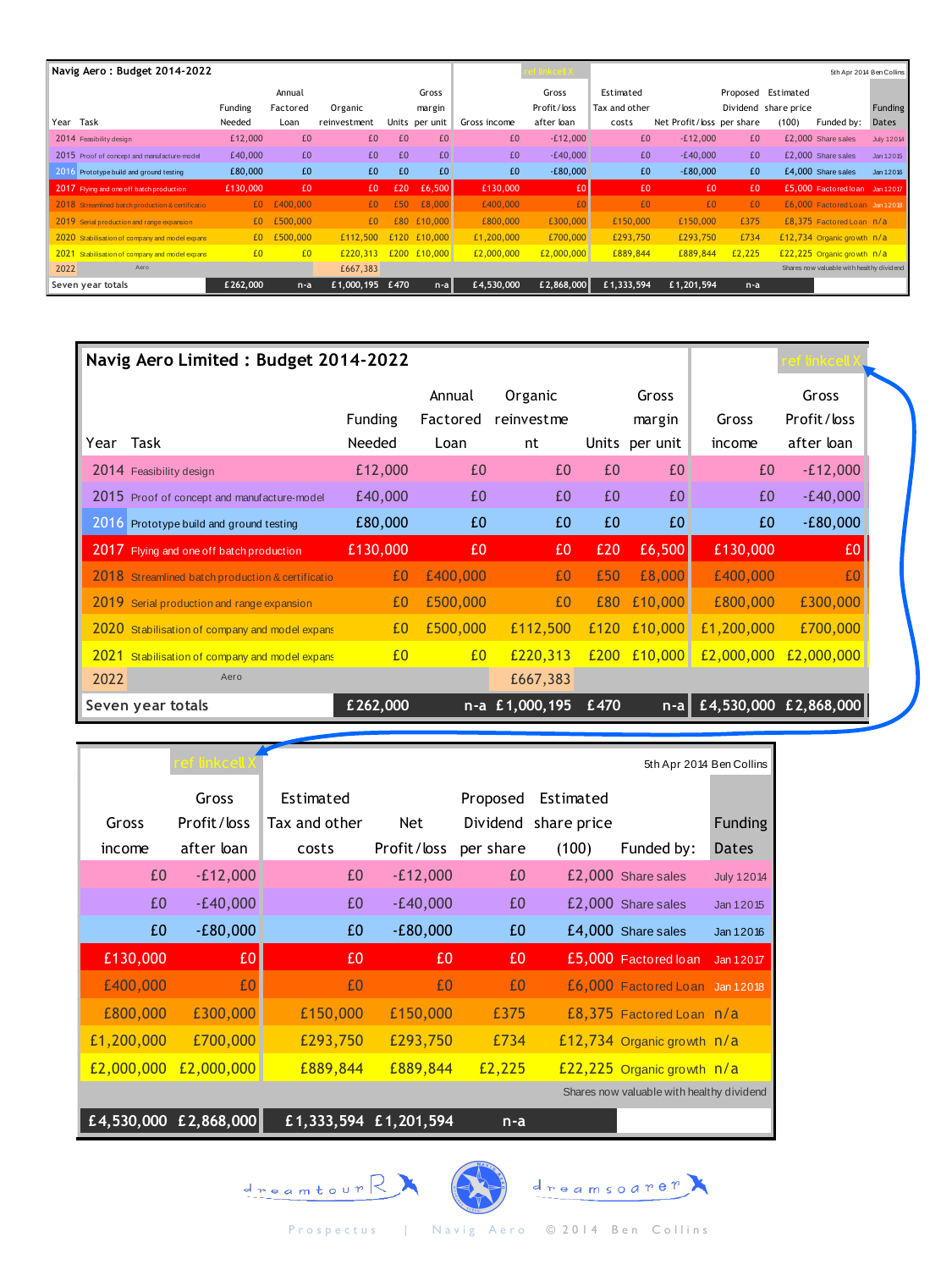### MAKING MONEY AND INCREASING SHARE VALUE

The figures herein –derived from the budget table - paint a pretty rosy picture, it probably will not extrapolate quite so smoothly - but we *are* aiming to make money, not just aircraft, wrinkles and headaches.

These figures are our main target, while our second base target will be to keep share value rising at least with inflation during the first, possibly very difficult, years.



In the event we can start producing planes that cost £10,000 to make, with a ticket price of £25k and a margin of @£10,000+ then there is some money to be made by 2020.

However the business of aircraft production involves a whole heap of costs and issues to be discovered along the way, things like product liability, IP, certification, CE-marking, different legal rules and logistics for every country. It will not be easy!

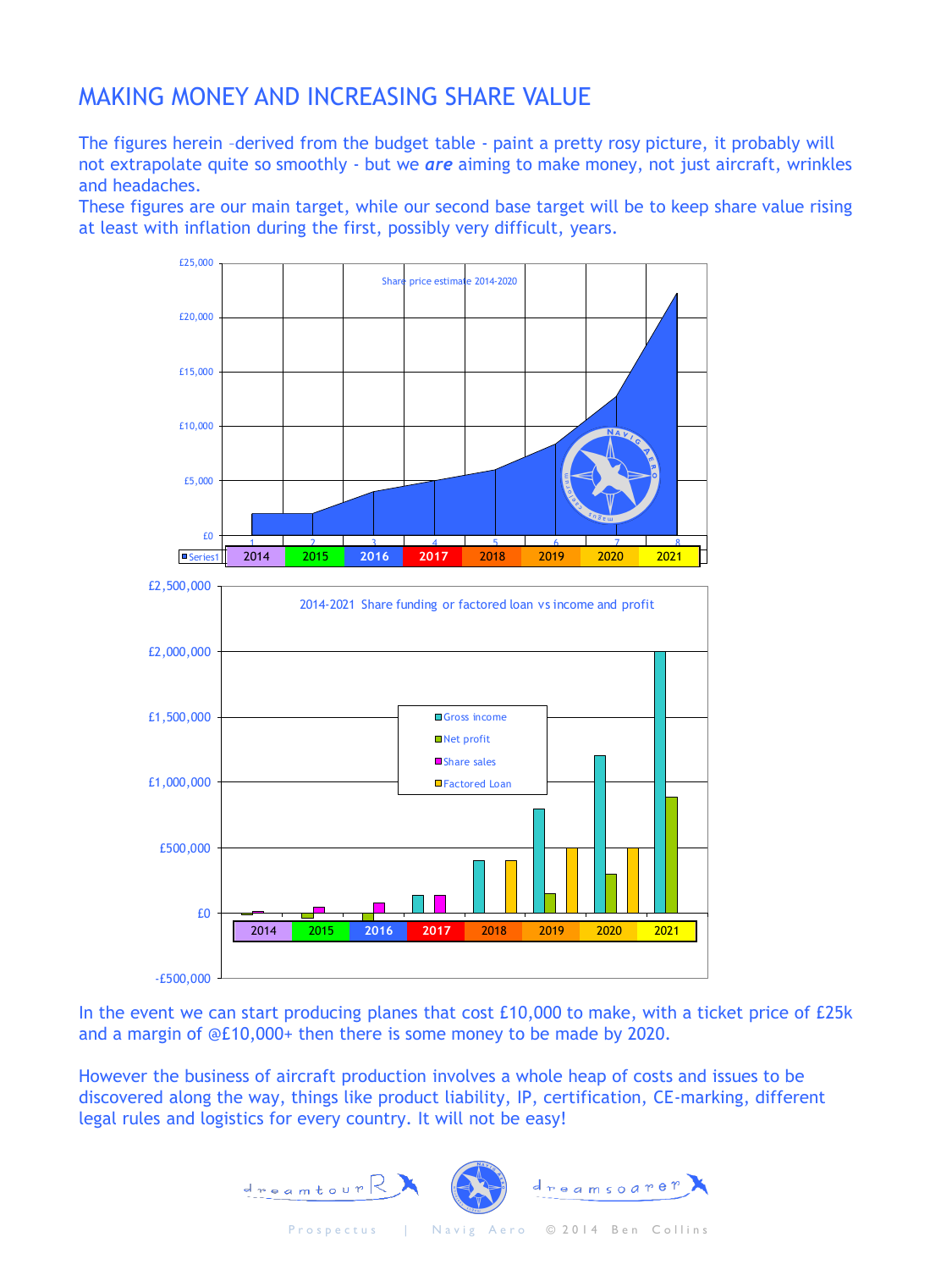### MODEL FAMILY SUMMARY

The most difficult stagepost is to build a prototype, to determine if the project has merit. The goal is then to sell twenty and make fifty planes, after that everything is a bonus.

Assuming a satisfactory rollout of production and reasonable sales demand, we can plan for a family of logically related products with significant commonality.

The speed of product rollout should be tempered by means to production and testing rather than specific dates. No need for haste, however no harm in some ambition now.

Despite the commonality, producing these planes will take Navig Aero from "high tech shed fun project" to serious medium volume plane manufacturer. For example we aim to make the Ocean Ranger quadra *the number one utility aircraft solution in the world* – long range, twin engined, high efficiency with extreme STOL on ice, water, snow, sand, rough ground or marsh.

Who would not want an easy to land, fast, aerobatic two seater plane with very high cruise economy, low price and attractive looks and a 4000km range. That has a big potential. There are even more possible derivatives – but the table below will take a decade.



| <b>Navig Aero Family Summary 2014-2023</b> |            |                          |                        |                |                |                |                        |                        |  |  |  |
|--------------------------------------------|------------|--------------------------|------------------------|----------------|----------------|----------------|------------------------|------------------------|--|--|--|
| Type of aircraft                           |            | Abbreviation Family Name | Variants and occupants |                |                |                |                        | Navig AeroWebsite      |  |  |  |
|                                            |            |                          | Mono                   |                |                |                | Duo $2+0$ $2+2$ Quadra |                        |  |  |  |
| Touring-glider                             | <b>SC</b>  | soarcerer                | 1 SSDR                 | $\overline{2}$ | $\overline{2}$ |                |                        | www.soarcerer.com      |  |  |  |
| Sailplane                                  | <b>DS</b>  | dreamsoarer              | 1 SSDR                 | $\overline{2}$ | $\overline{2}$ | $\overline{4}$ |                        | www.dreamsoarer.com    |  |  |  |
| <b>Touring</b>                             | <b>SCS</b> | soarcerer-S              |                        | $\overline{2}$ | $\overline{2}$ |                |                        | www.soarcerer.com      |  |  |  |
| <b>Sports</b>                              | DF         | dreamflyrR               |                        | $2^{\circ}$    |                |                |                        | www.dreamflyr.com      |  |  |  |
| <b>Touring</b>                             | DT         | dreamtourR               |                        |                | $\overline{2}$ | 4              | 4                      | www.dreamtourr.com     |  |  |  |
| Race & intercontinental                    | <b>OS</b>  | oceanstormer             |                        | $\overline{2}$ |                |                |                        | www.oceanstormer.com   |  |  |  |
| Intercontinental                           | <b>AR</b>  | atlanticranger           |                        |                | $\overline{2}$ | 4              | 4                      | www.atlanticranger.com |  |  |  |
| <b>Model variants</b>                      |            |                          |                        |                |                |                |                        |                        |  |  |  |
| 1/5 Model sailplane                        |            | dreamsoarer-M            |                        |                |                |                |                        | www.dreamsoarer.com    |  |  |  |
| 1/5 Model racer                            |            | oceanstormer-M           |                        |                |                |                |                        | www.oceanstormer.com   |  |  |  |
| <b>Future variants</b>                     |            |                          |                        |                |                |                |                        |                        |  |  |  |
| Gyrocopter                                 | <b>CR</b>  | ciervaR                  |                        | 2              |                | $\overline{4}$ |                        | www.rotacopter.com     |  |  |  |
| Rotorcopter                                | <b>RC</b>  | rotacopter               |                        | $\overline{2}$ |                |                |                        | www.rotacopter.com     |  |  |  |

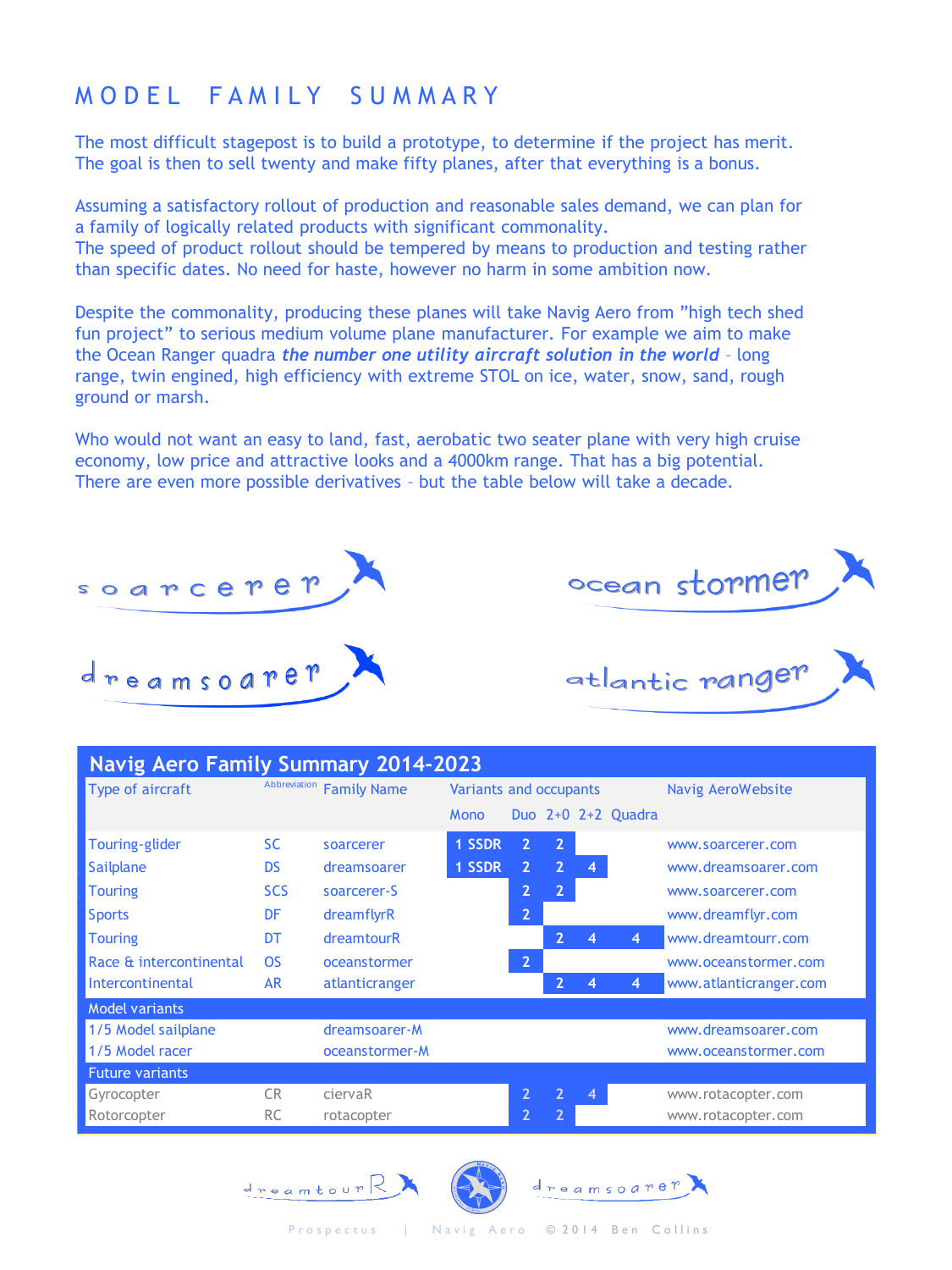

| Navig Aero Modular Family 2014-2023         |                        |                                |                               |                                                                  |                                                                 |                                               |             |                            |                      |                 |                       |                   |                    |                         |                  |                        | <b>Options</b>                     |                                |               |
|---------------------------------------------|------------------------|--------------------------------|-------------------------------|------------------------------------------------------------------|-----------------------------------------------------------------|-----------------------------------------------|-------------|----------------------------|----------------------|-----------------|-----------------------|-------------------|--------------------|-------------------------|------------------|------------------------|------------------------------------|--------------------------------|---------------|
| Type of aircraft                            | <b>Family Name</b>     | Nono seat<br>& narrow fuselage | Duo pillion & narrow fuselage | Two plus<br><b>LWO</b><br>$\mathbf{P}$<br>wide<br>short fuselage | Four<br>adult<br>seats<br>$\mathbf{P}$<br>wide<br>long fuselage | Six staggered 2x3<br>adult seats<br>æ<br>very | SSDR        | <b>Certification?</b>      | Elongated Tail & TWs | Folding paddles | Folding contrapaddles | Small 20kw engine | Medium 40kW engine | Alternative dual 2x20kW | Main 75kW engine | Dual main 2x75kW=150kW | Large tank 801 (standard tank 351) | Extra dual tanks 2x 50l = 100l | Waterwingpods |
| <b>Touring-glider SSDR</b>                  | soarcerer mono         | $\mathbf{1}$                   |                               |                                                                  |                                                                 |                                               | <b>SSDR</b> |                            |                      | FP              |                       | 20                |                    |                         |                  |                        | <b>351</b>                         |                                |               |
| <b>Sailplane SSDR</b>                       | dreamsoarer mono       | $\overline{1}$                 |                               |                                                                  |                                                                 |                                               | <b>SSDR</b> |                            | EL.                  | <b>FP</b>       |                       | 20                |                    |                         |                  |                        | 351                                |                                |               |
| Touring-glider                              | soarcerer duo          |                                | $\overline{2}$                |                                                                  |                                                                 |                                               |             | Cert                       |                      |                 | <b>FCP</b>            | 20                |                    |                         |                  |                        | 801                                |                                |               |
| <b>Touring</b>                              | soarcerer-S duo        |                                | $\overline{2}$                |                                                                  |                                                                 |                                               |             | Cert                       |                      |                 | <b>FCP</b>            |                   |                    | 40 40                   |                  |                        | 801                                |                                | <b>WP</b>     |
| <b>Touring</b>                              | soarcerer +0           |                                |                               | $\overline{2}$                                                   |                                                                 |                                               |             | Cert                       |                      |                 | <b>FCP</b>            |                   |                    | 40 40                   |                  |                        | 801                                |                                | <b>WP</b>     |
| <b>Sailplane</b>                            | dreamsoarer duo        |                                | $\overline{2}$                |                                                                  |                                                                 |                                               |             | Cer <sub>t</sub>           | Et                   |                 | <b>FCP</b>            | 20                |                    |                         |                  |                        | <b>351</b>                         |                                |               |
| <b>Sailplane</b>                            | dreamsoarer +0         |                                |                               | $\overline{2}$                                                   |                                                                 |                                               |             | Cert                       | Et                   |                 | <b>FCP</b>            | 20                |                    |                         |                  |                        |                                    |                                |               |
| <b>Sailplane</b>                            | dreamsoarer +2         |                                |                               | $\overline{4}$                                                   |                                                                 |                                               |             | Cert                       | Et.                  |                 | <b>FCP</b>            | 20                |                    |                         |                  |                        | 351                                |                                |               |
| <b>Sports</b>                               | dreamflyR              |                                | $\overline{2}$                |                                                                  |                                                                 |                                               |             | Cert                       |                      |                 | <b>FCP</b>            |                   |                    |                         | 75               |                        |                                    | 801 1801                       | WP            |
| <b>Fast Touring</b>                         | $d$ reamtour $R + 0$   |                                |                               | $\overline{2}$                                                   |                                                                 |                                               |             | Cert                       |                      |                 | <b>FCP</b>            |                   |                    |                         | 75               |                        |                                    |                                |               |
| <b>Fast Touring</b>                         | $d$ reamtour $R + 2$   |                                |                               | $\overline{4}$                                                   |                                                                 |                                               |             | Cert                       |                      |                 | <b>FCP</b>            |                   |                    |                         | 75               |                        |                                    | 801 1801                       | <b>WP</b>     |
| <b>Fast Touring</b>                         | dreamtourR quadra      |                                |                               |                                                                  | 4                                                               |                                               |             | Cert                       |                      |                 | <b>FCP</b>            |                   |                    |                         | 75               |                        | 108                                | 1801                           | <b>WP</b>     |
| Race & intercontinental                     | oceanstormer           |                                | $\overline{2}$                |                                                                  |                                                                 |                                               |             | Cert                       |                      |                 | <b>FCP</b>            |                   |                    |                         |                  | 150                    |                                    | 801 1801                       | <b>WP</b>     |
| Intercontinental                            | atlanticranger +0      |                                |                               | $\overline{a}$                                                   |                                                                 |                                               |             | Cert                       |                      |                 | <b>FCP</b>            |                   |                    |                         |                  | 150                    |                                    | 801 1801                       | <b>WP</b>     |
| Intercontinental                            | atlanticranger +2      |                                |                               | 4                                                                |                                                                 |                                               |             | Cert                       |                      |                 | <b>FCP</b>            |                   |                    |                         |                  | 150                    |                                    | 801 1801                       | <b>WP</b>     |
| Intercontinental                            | atlanticranger         |                                |                               |                                                                  | $\overline{4}$                                                  |                                               |             | Cert                       |                      |                 | <b>FCP</b>            |                   |                    |                         |                  | 150                    |                                    | 801 1801 WP                    |               |
| Model and future variants                   |                        |                                |                               |                                                                  |                                                                 |                                               |             |                            |                      |                 |                       |                   |                    |                         |                  |                        |                                    |                                |               |
| 1/5 Model sailplane                         | dreamsoarer-M          |                                |                               |                                                                  |                                                                 |                                               |             | <b>None</b>                | E1                   |                 |                       | 0.25              |                    |                         |                  |                        |                                    |                                |               |
| 1/5 Model racer                             | oceanstormer-M         |                                |                               |                                                                  |                                                                 |                                               |             | None                       |                      |                 |                       | 0.5               |                    |                         |                  |                        |                                    |                                |               |
| 1/5 Model autogyro<br>1/5 Model rotorcopter | ciervaR-M<br>ciervaR-M |                                |                               |                                                                  |                                                                 |                                               |             | <b>None</b><br><b>None</b> |                      |                 |                       | 0.5<br>0.5        |                    |                         |                  |                        |                                    |                                |               |
| Intercontinental                            | atlanticranger         |                                |                               |                                                                  |                                                                 | 6 <sup>1</sup>                                |             | Cert                       |                      |                 | <b>FCP</b>            |                   |                    |                         |                  | 150                    | 801                                | 1801                           | WP            |
| Autogyro                                    | ciervaR                |                                | $\overline{2}$                |                                                                  |                                                                 |                                               |             | Cert                       |                      |                 | <b>FCP</b>            |                   |                    |                         | 75               |                        | 801                                |                                |               |
| Autogyro                                    | ciervaR +0             |                                | $\overline{2}$                |                                                                  |                                                                 |                                               |             | Cert                       |                      |                 | <b>FCP</b>            |                   |                    |                         | 75               |                        | 801                                |                                |               |
| Rotorcopter                                 | rotorcopter            |                                | $\overline{2}$                |                                                                  |                                                                 |                                               |             | Cert                       |                      |                 | <b>FCP</b>            |                   |                    |                         | 75               |                        | 801                                |                                | <b>WP</b>     |
| Rotorcopter                                 | rotorcopter $+0$       |                                | $\overline{2}$                |                                                                  |                                                                 |                                               |             | Cert                       |                      |                 | <b>FCP</b>            |                   |                    |                         | 75               |                        | 801                                |                                | WP            |
| Autogyro                                    | ciervaR-R              |                                | $\overline{2}$                |                                                                  |                                                                 |                                               |             | Cert                       |                      |                 | <b>FCP</b>            |                   |                    |                         |                  | 150                    | 801                                |                                |               |
| Autogyro                                    | $ciervaR-S + 0$        |                                | $\overline{2}$                |                                                                  |                                                                 |                                               |             | Cert                       |                      |                 | <b>FCP</b>            |                   |                    |                         |                  | 150                    | 801                                |                                |               |
| Autogyro                                    | $cierv$ a $R-S + 2$    |                                |                               | $\overline{4}$                                                   |                                                                 |                                               |             | Cert                       |                      |                 | <b>FCP</b>            |                   |                    |                         |                  | 150                    | 801                                |                                |               |
| Rotorcopter                                 | rotorcopter-R          |                                | $\overline{2}$                |                                                                  |                                                                 |                                               |             | Cert                       |                      |                 | <b>FCP</b>            |                   |                    |                         |                  | 150                    | 801                                |                                | <b>WP</b>     |
| Rotorcopter                                 | rotorcopter- $S + 0$   |                                | $\overline{2}$                |                                                                  |                                                                 |                                               |             | Cert                       |                      |                 | <b>FCP</b>            |                   |                    |                         |                  | 150                    | 801                                |                                | <b>WP</b>     |
| Rotorcopter                                 | rotorcopter- $S + 2$   |                                |                               | $\overline{4}$                                                   |                                                                 |                                               |             | Cert                       |                      |                 | <b>FCP</b>            |                   |                    |                         |                  | 150                    | 801                                |                                | <b>WP</b>     |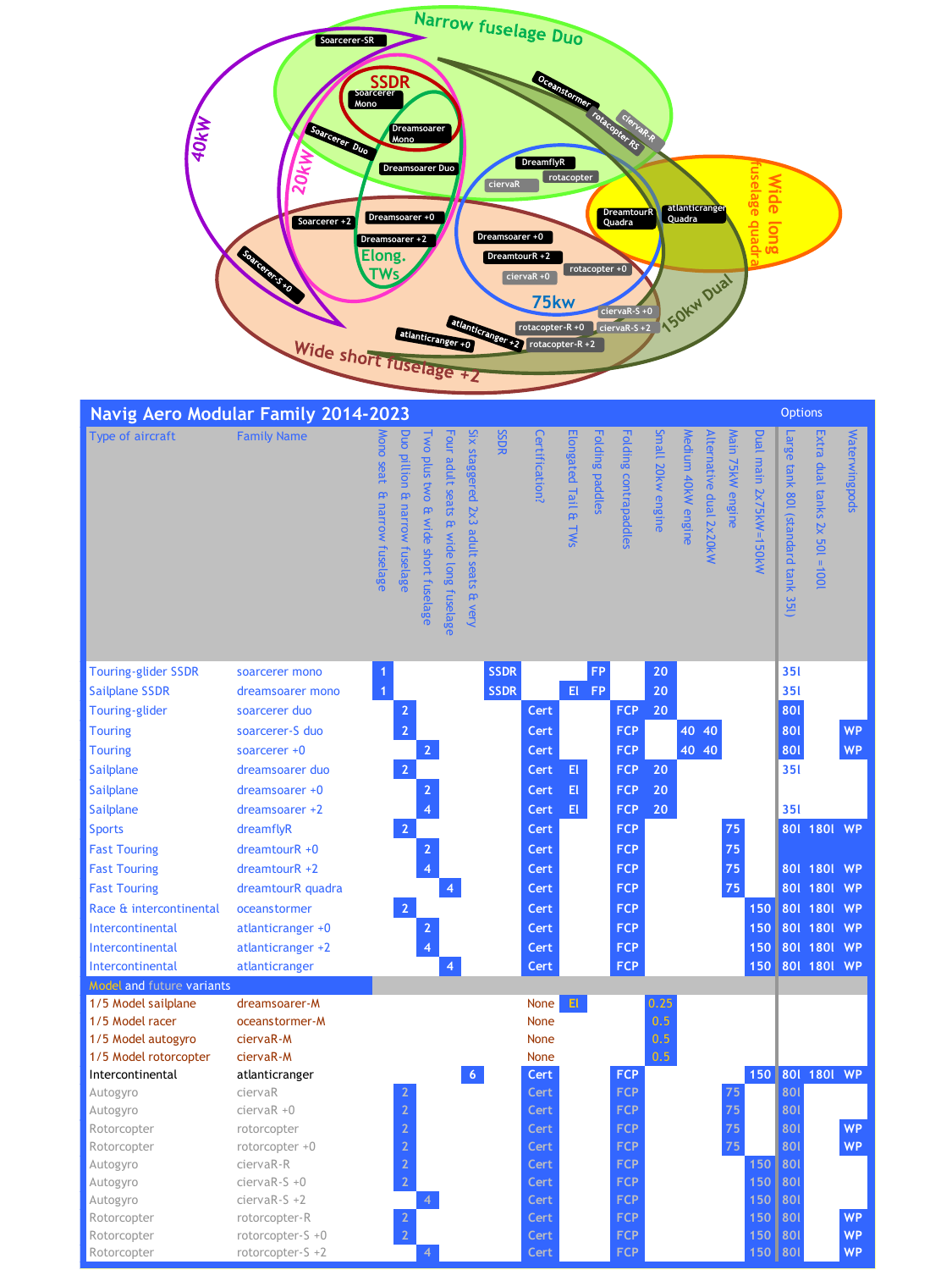



Prospectus | Navig Aero © 2014 Ben Collins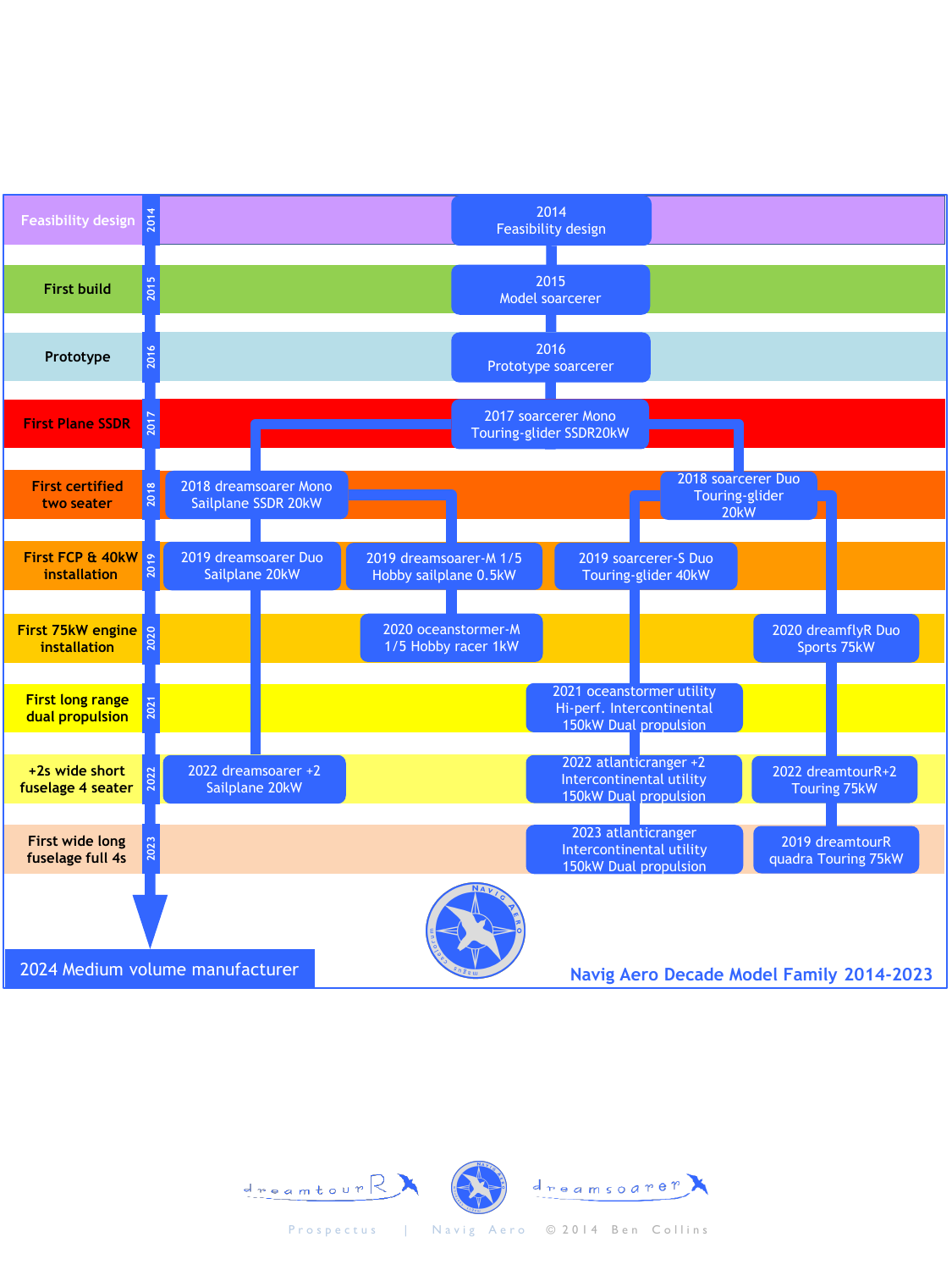

Navig Aero : medium volume plane manufacturer, global sales.



Prospectus | Navig Aero © 2014 Ben Collins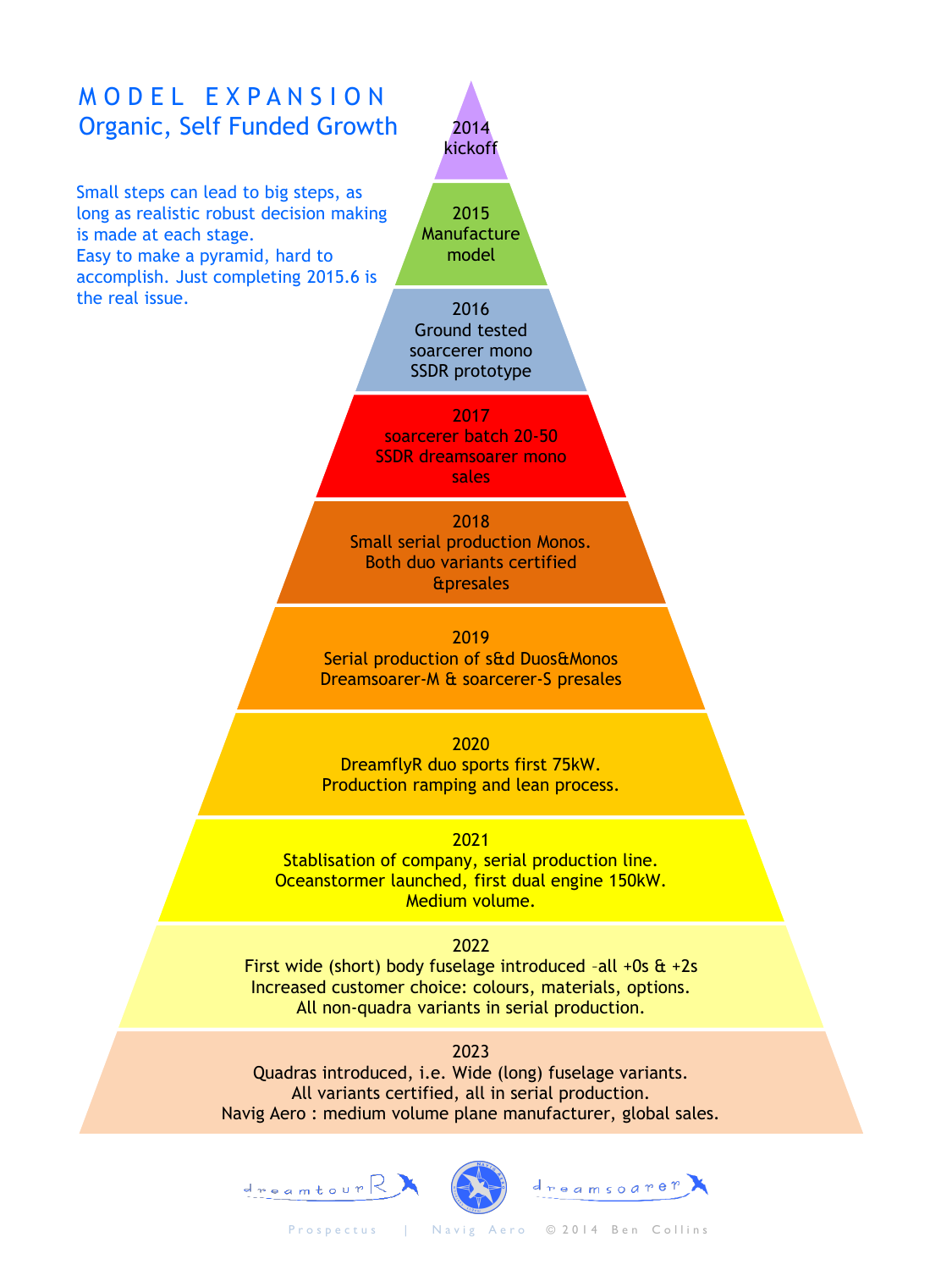

# **D Product and business discussion**

The manufacturing project

Lean production, lean everything

Direct competitor analysis

Sailplane and GA ownership

Profitability with low volume & direct marketing

Making aeroplanes

From CAD concept to 1:1 manufacture-model £40k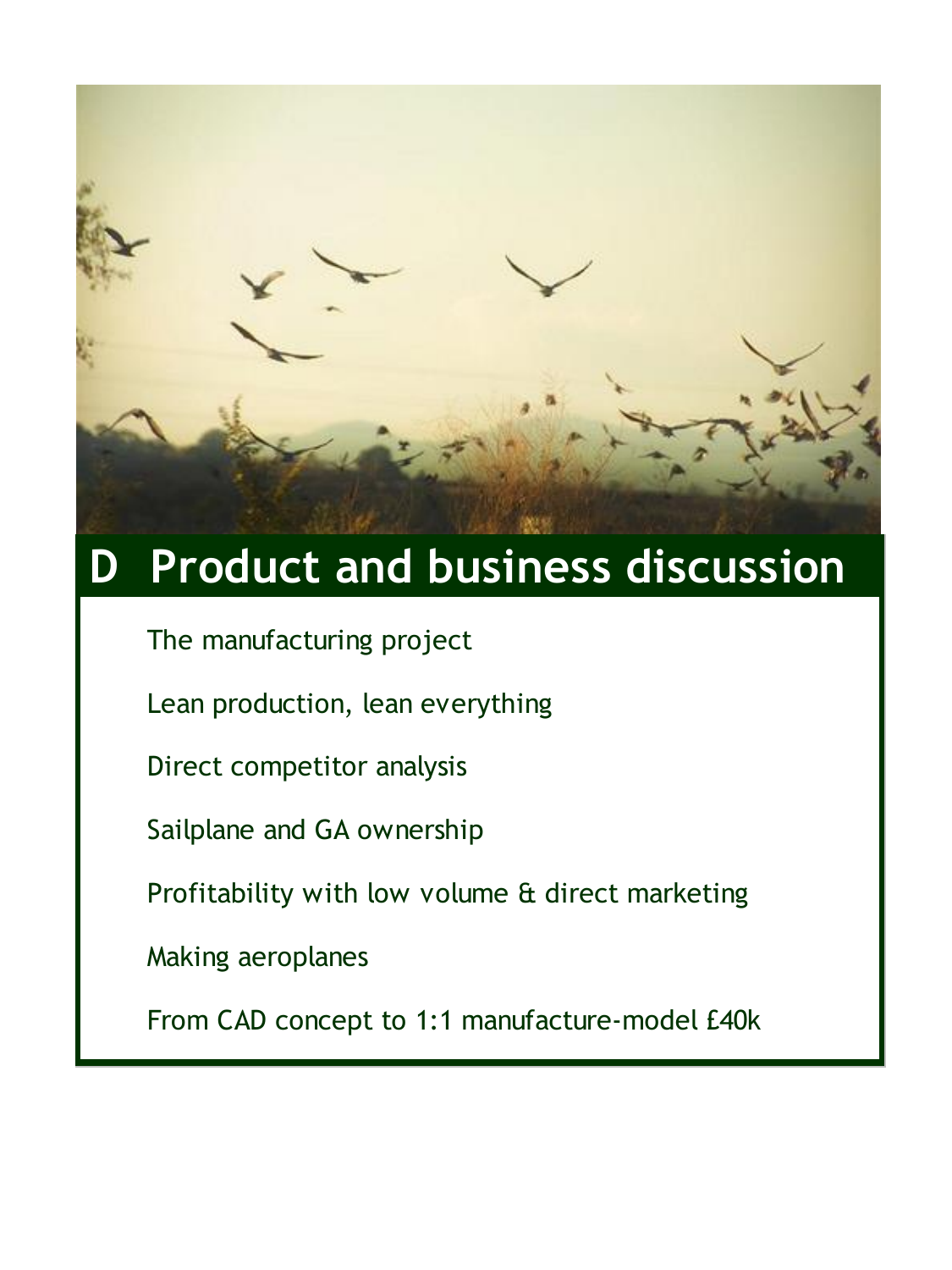## THE MANUFACTURING PROJECT

#### **Description**

The dreamsoarer build technique is suitable for micro, small and small-medium aeroplane building. The technique develops seven key best-in-class advantages which combine to create a commercially attractive aeroplane; best of breed performance with an accessible price.

USPs - the "magnificent seven"

1.Safest 2.Best value 3.Best flying 4.Best looking 5.Best landing flexibility 6.Lowest fuel consumption 7.Best ownership proposition

The first proposed aircraft is in the SSDR, weighing around 190kg unladen. The dreamsoarer MONO is a single seater self launching SSDR sailplane/tour glider.

#### **Manufacturing Summary**

Manufacturing a commercially succesful product in northern Europe, i.e. economically with a margin, presents a massive challenge. Add in; *low volume, mature competitors in a discerning and depressed market* and any new product has a mountain to climb. However, with the right approach and preparation, mountains are climbed.

The dreamsoarer technique creates a significant performance and cost advantage versus contemporary products to enable sophisticated yet realistic build cost. This creates an attractive ownership proposition appealing to a diverse and global customer matrix.

#### **Business Summary**

This project has a structured sequence of modest tranches/buy-ins to refine design and build a full size prototype - all leading to first batch then series production of a family of small aircraft. To commit to the first 50 unit batch run, twenty presales are required using the single prototype as sales hook and the A-Sweep scheme to arrange presales.

The first big step is 12 months funding 2016.7>2015.6 for a 1:1 manufacture-model : £40k.

#### **Widening the Product Range**

Successful manufacturing ventures usually face pressure to increase their product range. Something to consider is this may cannibalise existing sales rather than create conquest sales. However, certification of the *soarcerer* (touring-glider) and *dreamsoarer* is a priority, simply because a single seater (SSDR class) aircraft has limited appeal - most people want to share the experience.

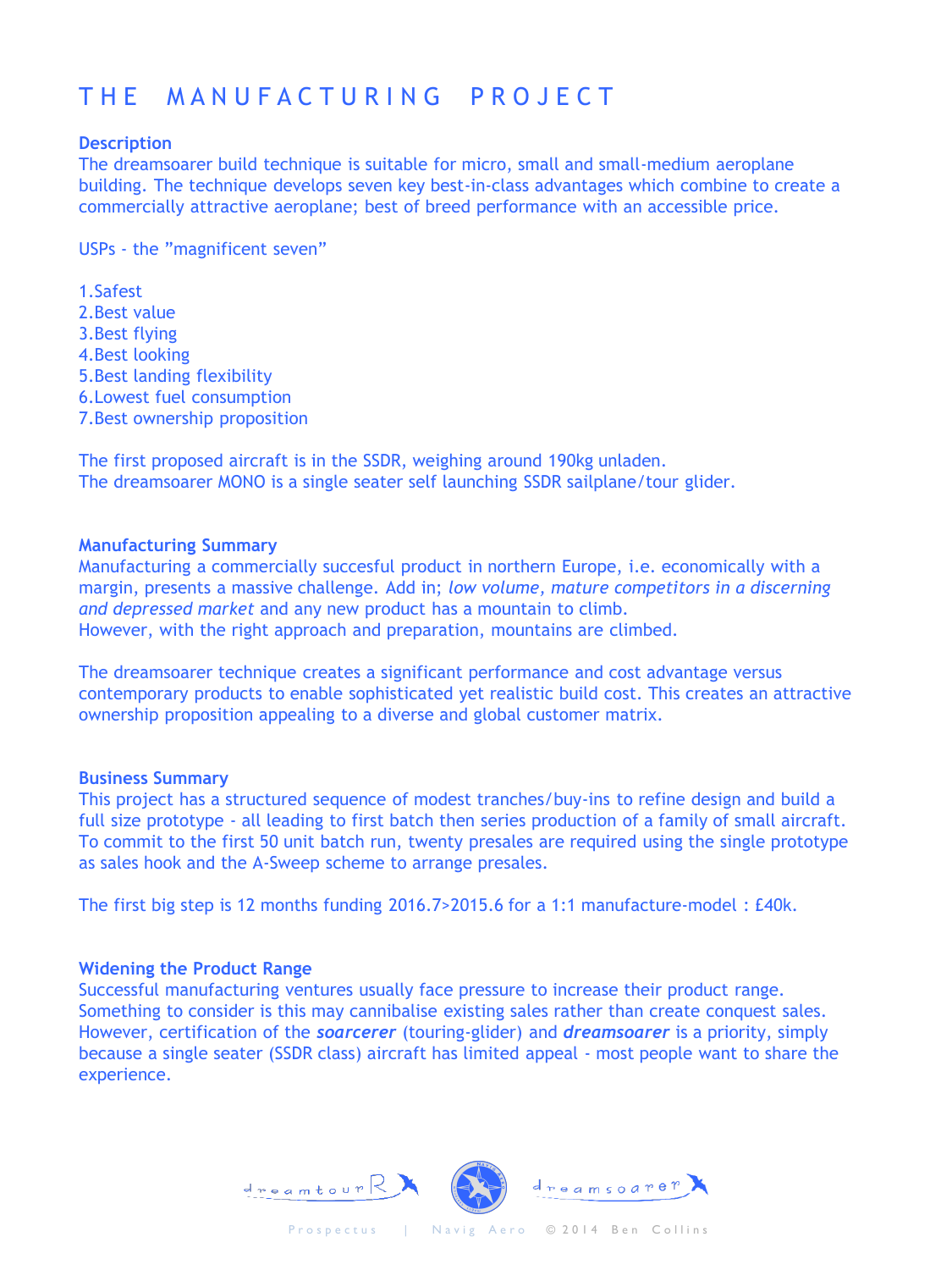## LEAN PRODUCTION, LEAN EVERYTHING

This document is packed with "good news", predicting outstanding performance, product integrity, lowest price and profitability at low volume. So how can that idealistic combination really be achieved where others have failed?

The route to this ideal product scenario is "lean" everything. Lean marketing, sales and finance has been made possible by the internet. Customer and maker are now connected directly. Orders, payments etc, are now semi-automated.

This leaves manufacturing a lean product. Lean production is a well versed cliché in manufacturing circles but how is it applied in the dreamsoarer?

#### **Lean Production of Wings**

Wing construction is traditionally laborious, intricate and expensive. We use automated CNC processes and lightweight hybridised materialised to keep cost down but technical performance up. *Cheap parts yet good materials, cheap assembly yet brilliant result. LEAN.*

#### **Moderating Tooling Amortisation**

Like every manufacturing project, this is subject to amortisation, namely any tooling preparation costs must be paid off according to the production numbers and time limit of that production. This demands an up front investment and a relative leap of faith from the investor that a sales volume will be reached. However, given there is very little tooling on this product, the tool amortisation "ball and chain" is moderately sized, and conceivably controlled and paid by a run of twenty units. Every unit thereafter, earns a percentage profit.

There is scope for state assistance, toward the prototype builds and the purchase of machinery, though this is notoriously time consuming to procure and maintain.

#### **Lean Product Development**

Under the scheme proposed herein, we will develop a manufacture-model prototype for £40,000 – cost that as a normal industrial project and it will come to a minimum of £500,000. However BC will work full time at  $\frac{1}{4}$  rate (£10ph) for a year on this. With the DreamTeam also on board we can be sure the project will be guided by a breadth of twenty people's knowledge, enthusiasm and expertise.

On this basis we can do it!

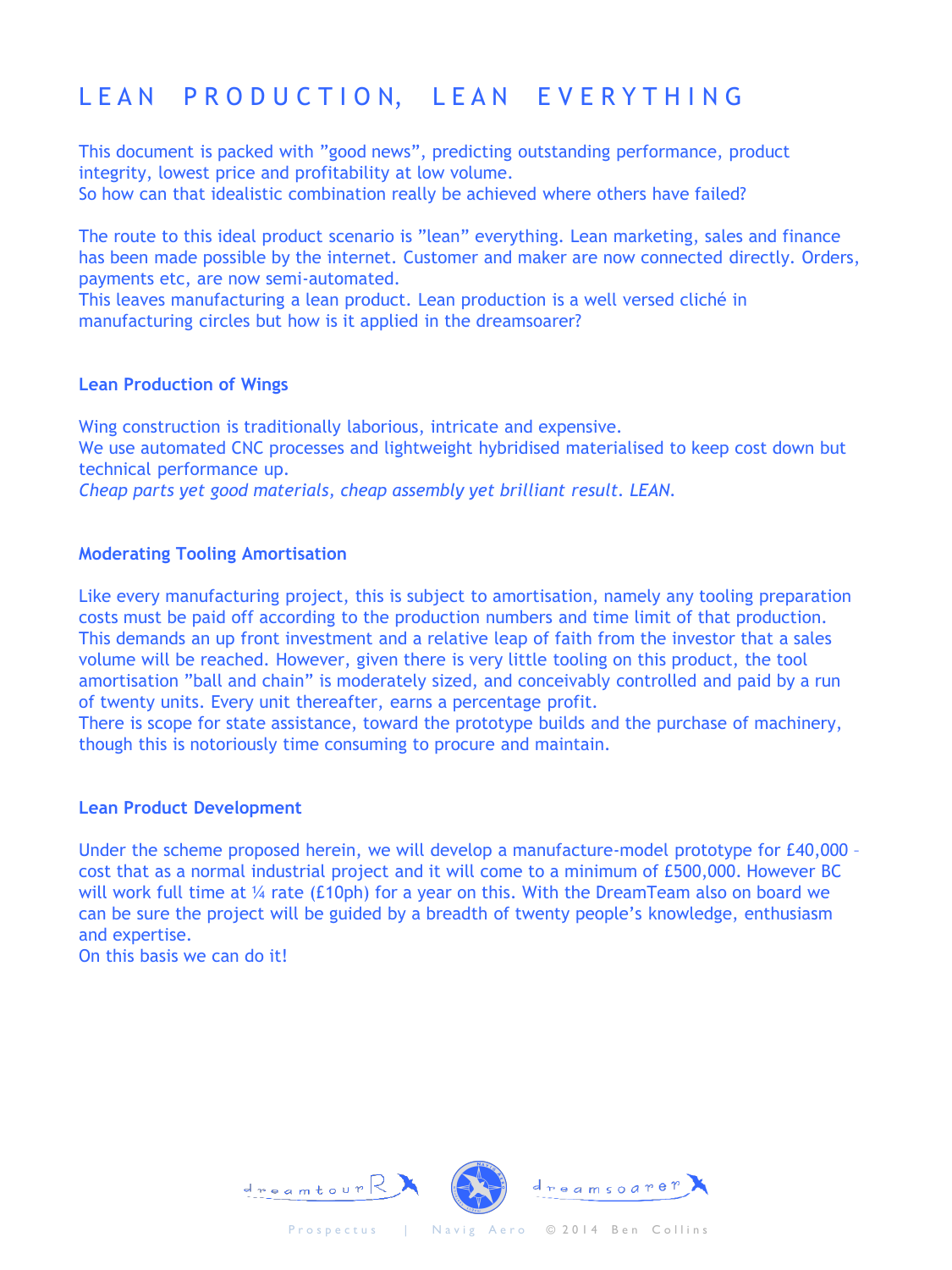### D I R E C T C O M P E T I T O R A N A L Y S I S.



http://www.pipistrel.si/plane/panthera/overview Pipistrel make conventional self powered gliders and private planes, i.e. have a product portfolio similar to that proposed herein for Navig Aero. They are established, make beautiful innovative planes for decent prices.

This looks like a competent and tough competitor, with nice presentation.

Given their established production capacity and base in Slovenia, only a more radical design departure can derive a successful competitor. Trying to emulate their products with a conventional design combined with higher UK base costs will lead to commercial failure.

Many competitors are based in central and eastern Europe and enjoy highly competent low cost workforce and sites. e.g. the Alatus-M self launching ultralight carbon fibre glider built in the Ukraine. A superb SSDR 112kg competitor. http://www.flylight.co.uk/gliding/index.htm

A deeper analysis of competitors will be carried out in the first phase by a DreamTeam member. We can be fairly confident however that there is nothing similar to match the dreamsoarer's unique combination of qualities, or at least there is nothing else so good as to render 50 dreamsoarer Mono sales wholly improbable.

Navig Aero Dreamsoarer USPs

- Economic cruise, ExSTOL.
- Pilot Safety cell, fully triangulated airframe, full size and soft landing gear.
- Excellent sailing and thermalling, aerobatic capability, polymorphic wings.
- New economical and high strength wing and airframe production.
- €30,000 ticket price.
- Uniterrupted view, fantastic looking, <200kg.

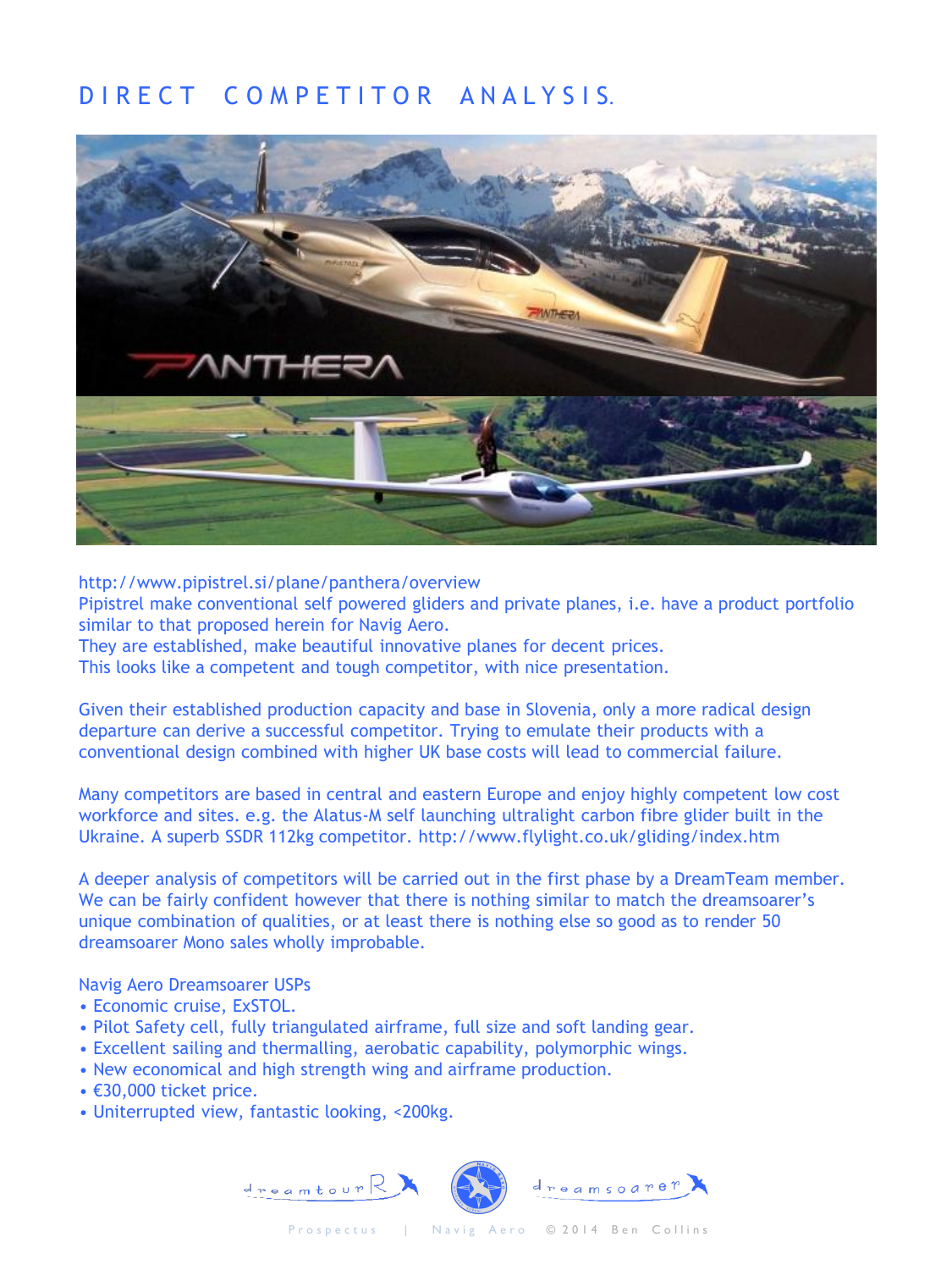## SAILPLANE AND GA OWNERSHIP

The purchase of a sailplane is in direct competition for disposable income with many other product spheres from; slate based snooker tables, conservatories, to yachts, cruises and of course direct competitors, some of whom we just discussed.

The dreamsoarer is a "product" for sale at a price that most silver foxes and professionals can afford to buy, brand new. It is a non-essential purely hedonistic device. There is very little out there that can compete with the joy that sailing a plane can bring. However like many hedonistic products, buying a sailplane is a commitment that comes with a long list of ownership negative baggage.

- setup
- storage
- transport
- insurance
- personal risk
- maintenance
- costs and fees
- engine overhauls
- weather dependency
- launching arrangements
- advancing personal sailing skills

Considering the list above, it is little wonder people drift away from hobby flying. Disposable income is hard to come by and will be spent on something that really provides quality of life not ownership headaches.

It is these disadvantages, and the minimisation of them that can make or break a buying decision for a flying enthusiast. While baggage such as weather dependency is unavoidable, the rest of the list can be minimised.

This is what the dreamsoarer must achieve to become commercially successful, *practicality of ownership and desirability in equal measure.* 

Thankfully the dreamsoarer will be easy to live with; affordable, safer, beautiful, self launching aerobatic sailplane with high performance and easy to land at a low stall speed. It offers something to match the highly competent Central European conventional competitors.



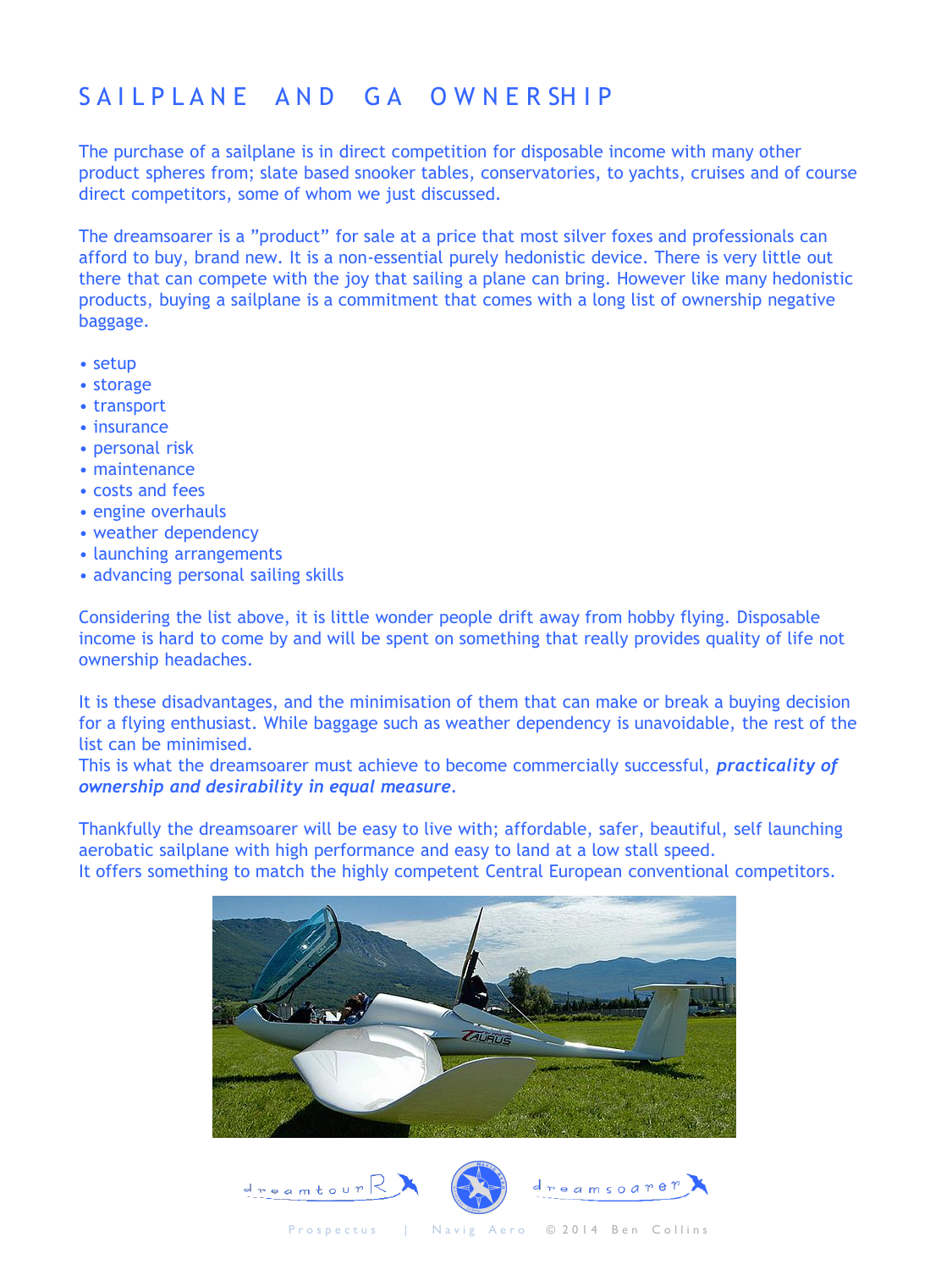## PROFITABILITY WITH LOW VOLUME

With harsh market conditions and increasing sophistication of production in cheaper labour markets, manufacturing a globally consumed product in the UK or Scandinavia is a tremendous economic battle. The main manufacturing challenge throughout will be to maintain quality, efficiency and profitability.

It is tough to predict sales volumes, but certainly less than 10 sales per year is unsustainable. With one flying prototype it might be realistic to first procure a block of sales from interested prospects. A minimum of twenty sales would be necessary to kick start batch production without financial risk. The market volume is presently underdeveloped for the simple reason the right product has yet to be created. Let us hope, if we build it, they will come.

A short note on carbon fibre and kevlar; expensive exotic materials offer considerable buyer kudos, thereby raising perceived product sophistication and allowing higher ticket pricing. However these materials dump big costs int the product. GRP is proposed for the mouldings. Specific material choices can be explored later.

Example Bulgarian competitor: http://www.aeroplanesdar.com/

There remains the alternative opportunity to develop a successful design, and then licence it to existing manufacturers, rather than manufacture it in-house.

### Direct Marketing

Sometimes marketing is about the product, sometimes the product is about the marketing, in this case it is very much the former due to the functional nature of the plane. High performance, competitor beating stats and aesthetics can be leveraged whenever and wherever information is shared with sales prospects.

The main marketing challenge will be to gain worldwide product exposure and the trust of the market within a short space of time from an unknown brand.

Fortunately the internet has brought producer and global consumer into sharp focus worldwide, especially for niche products such as the dreamsoarer.

Lean direct marketing and sales is the simplest and most cost effective route. The number one sales tool to invest in is *a beautifully slick website* and secondly well presented infomercials on *YouTube et al.*

Good use of press releases, videos, publically accessible owners forum can all raise the profile of the dreamsoarer without recourse to actual cost outlay marketing. Visits to shows, forum and blogg presence and personal presentations to European clubs, hire companies can be cost effective. "Timeshare" ownership schemes encourage between flying club members. *State procurement agencies remain the best bet for bulk orders to kickstart sales.*

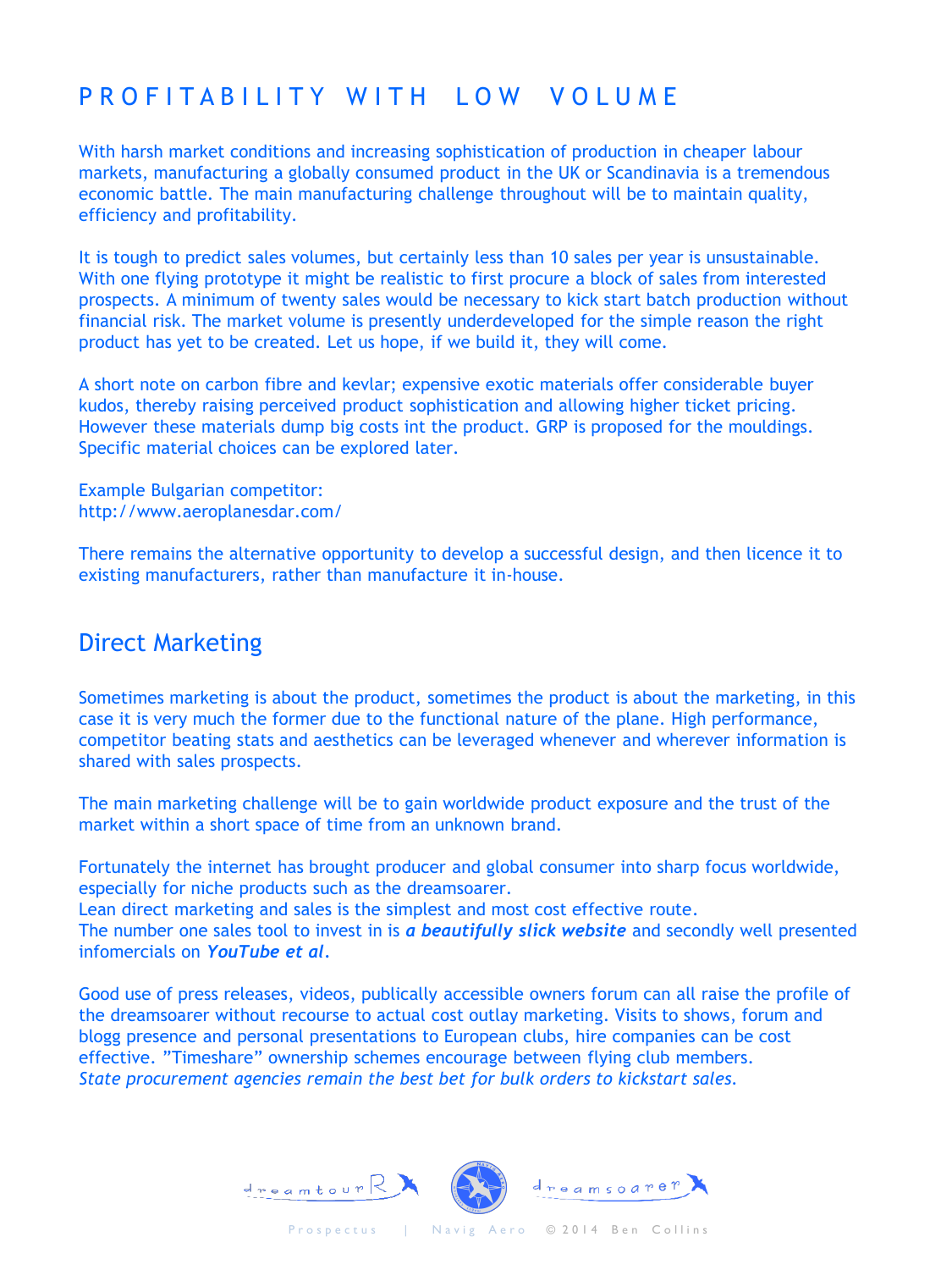### M A K I N G A E R O P L A N E S

We are aiming to profitably manufacture small numbers of a self launching sailplane called the Dreamsoarer Mono. This plan takes us from today's CAD concept models to medium volume small plane manufacturer in a decade.

Measured patience in prototype development will lead to a truly optimal design and product result and reduce later costly redesign. However designing something great and producing it are two very related yet different achievements, one is creative, the other requires extreme vigilance and control.

We are aiming to make planes in what will be little more than a high technology shed, using just one or two people.

As the lead designer in the team I am 100% certain this aeroplane will fly well and should find sufficient buyers. What remains our primary challenge from day one to the end of production will be to maintain absolute production quality, even on a bank holiday Friday afternoon at 3.30pm. There can be never be a single bad part, wrong part, short part, long part, bad joint or bad assembly, *ever*.

That demand must be combined with a realistic constrained financial environment. If there are bad planes, customers who put their faith in us and gave us their hard earned disposable income will be killed.

Checking and retaining @100% quality in *everything, always, vigorously and whilst within budget*, is a tough ask. To run a small manufacturing operation sounds harmless enough but quickly becomes a "monster" project :

Logistics, labour issues, storage, problem customers, problem suppliers, problem employees, problem payers, break ins and security, quality problems, warranty issues, unexpected events, project delays. Everything surrounding the running of even a small manufacturing enterprise is considerable.

The reasons for frequent manufacturing failures are usually either making products that people do not want or being consumed by production inadequacies, e.g. circulatory warranty issues or production inefficiency. These problems are typically caused by a rushed initial design phase. We hope to avoid this using the expertise of the DreamTeam.

The Dream family of small aircraft is a product people will want, while being truly production friendly from day one, where; production variances, tolerances and costs are screwed down. The dreamsoarer costs less than most rivals and performs better most rivals. Priced around £25,000 it makes an affordable purchase of a fantastically desirable and highly functional object.

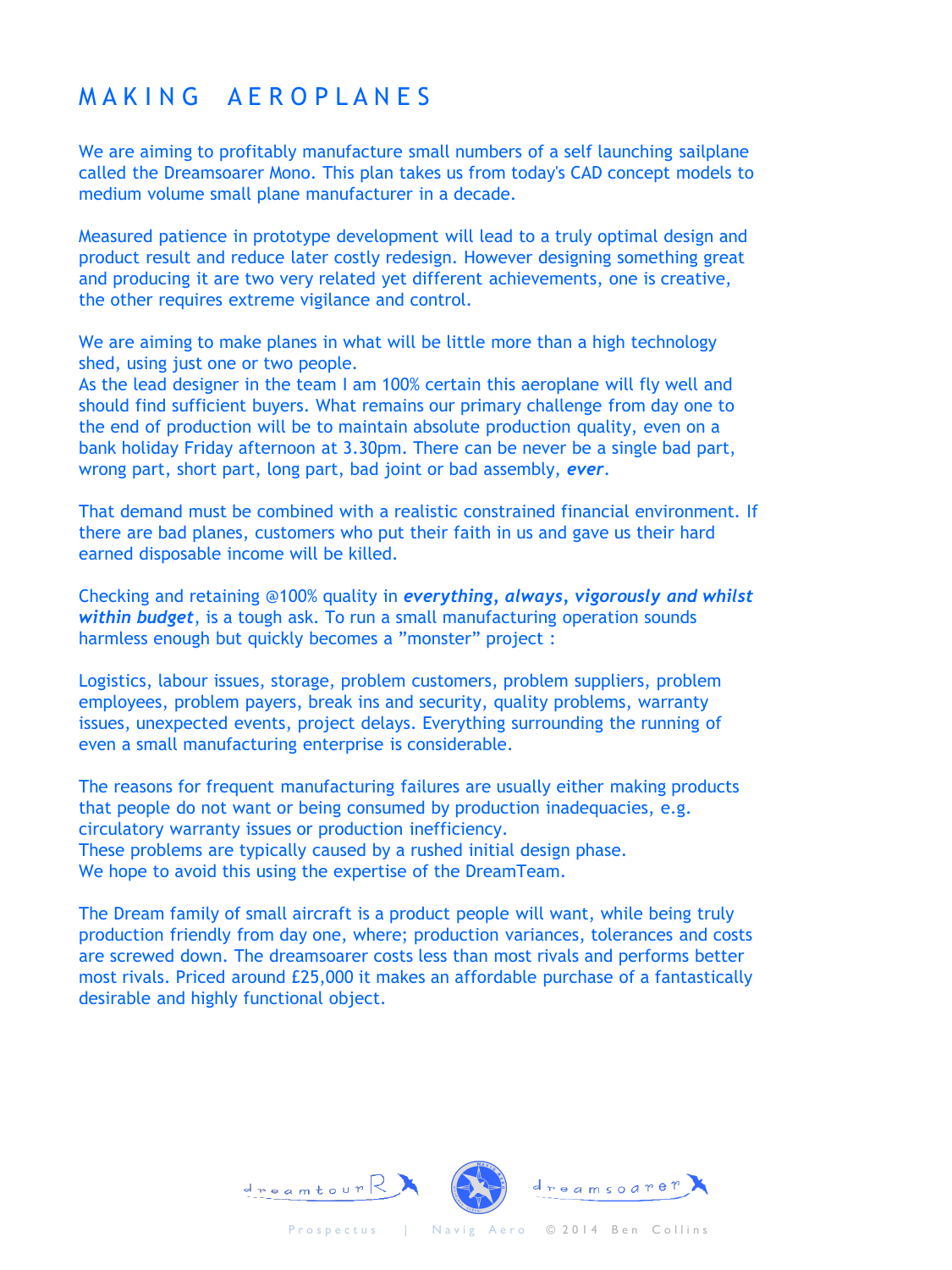### FROM CAD MODEL TO 1:1 MANUFACTURE MODEL £40K

While it is fun to plan the big picture, 2014.7>2015.6 is the most important year of all, despite the modest £40,000 outlay.

2014 will create the base design and detail of the dreamsoarer and then prove it theoretically as a flying device. 2014 has two phases, *feasibility* and *proof of concept*.

Assuming the first *feasibility* phase (£12k) confirms a convincing concept, we can then proceed to *proof of concept (£28k)* in the first half of the 2015 with a 1:1 model built and tested using generic modelled and standard supplier parts.

#### **Feasibility £12k**

This determines the shape and limits of the project, the fourth design iteration. This phase deals with establishing project fundamentals, costs in production, aerofoil selection, basic strength calculations, aeroplane control surfaces and mechanisms, materials, suppliers main parts and virtual flight testing in X-plane.

All the rudimentary elements such as weights, sizes, thicknesses, spatial packaging and relationships of the project are determined and manufacturing questions answered.

#### **Proof of Concept £28k**

The proof of concept phase goes much deeper and seeks to nail down micro detailing. Proof of concept goes way beyond just building a 1:1 manufacture-model. This is where quotations and consultations are sought from experts regarding aspects of the plane design. Attention switches from *manufacture / form / airframe* toward *product / usage / maintenance*. Defining practical details like control cable routing and stabilisation of control surfaces, choosing parts and suppliers.

The concept then starts to become real, real models, real engines, real power delivery issues, real components mixed with plastic/metal sheet/tube real elements and model dummies. While all paper designs "work" we can expect some issues needing ironed out while the model is commissioned. This model is then presented to investors.

#### **Long term dreaming and future-proofing**

Whilst nailing details even in 2014, we should keep in mind everything for the future plane family. Right now these family derivatives seem far off, but at least thinking about them can avoid production restructuring later.

#### Future-proofing:

- Personal configuration, avionics, colours, materials, decals.
- Upgrade components e.g. carbon fibre or trim items.
- Water, ice, snow landing variants.
- Utility aircraft with structural fixing points.
- Powertrain variants even including jet & electric mounting assembly packaging.

• Coast guard, traffic surveillance, VTOL, Medevac, coastal, ocean, land surveillance, surveying, crop spraying, military utilities, rescue, taxi duty, postal, medical, repair/service, vetenary.

State and local authorities in some districts and countries will be the main customers. Aircraft are not only just playthings, so we should concentrate on building a workhorse utility aircraft platform. A plane that can become a benchmark in utility and adaptability, the way the dreamsoarer family et al is constructed, makes this possible.

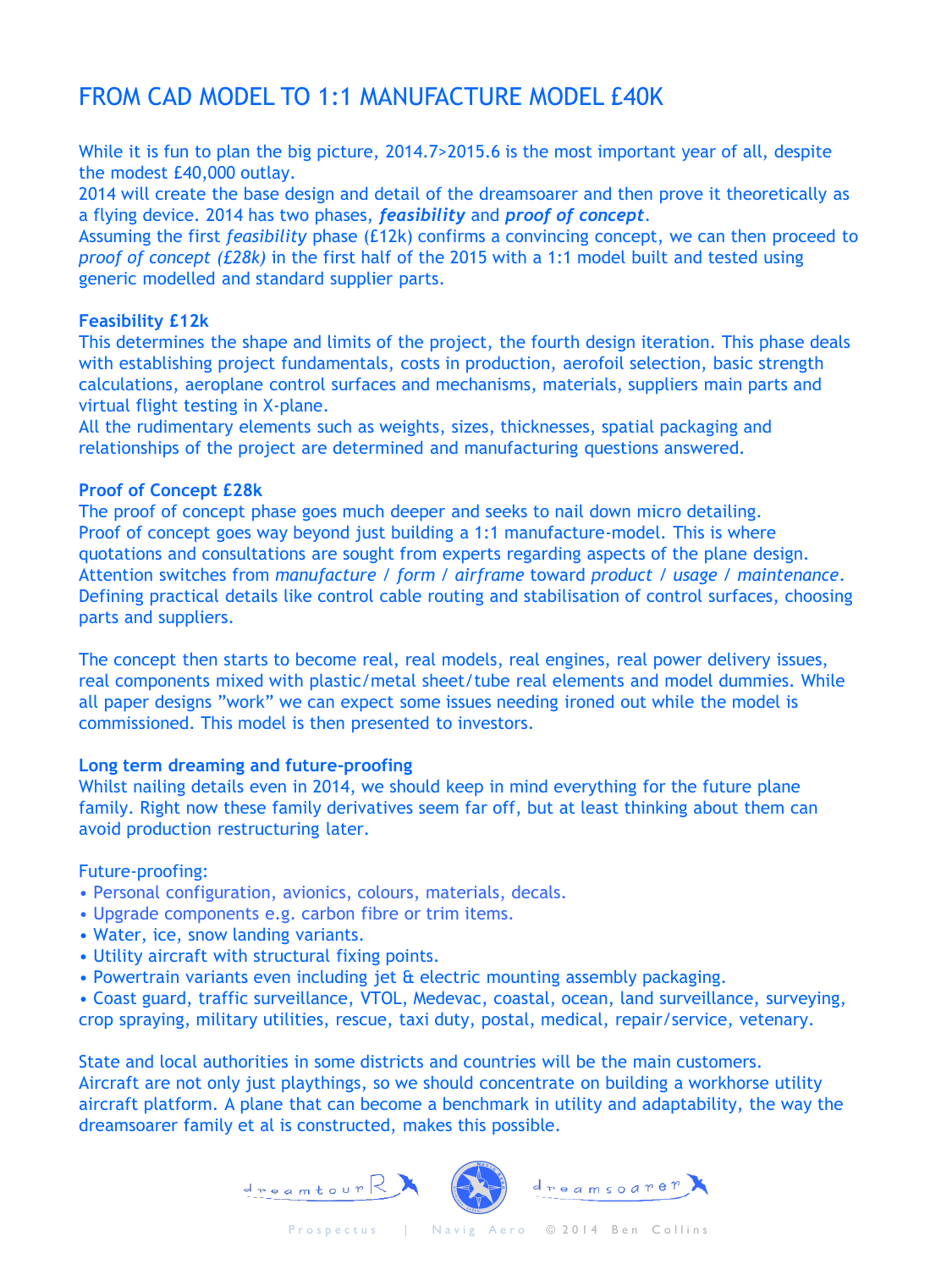

# **E Summary**

Business summary

Investment summary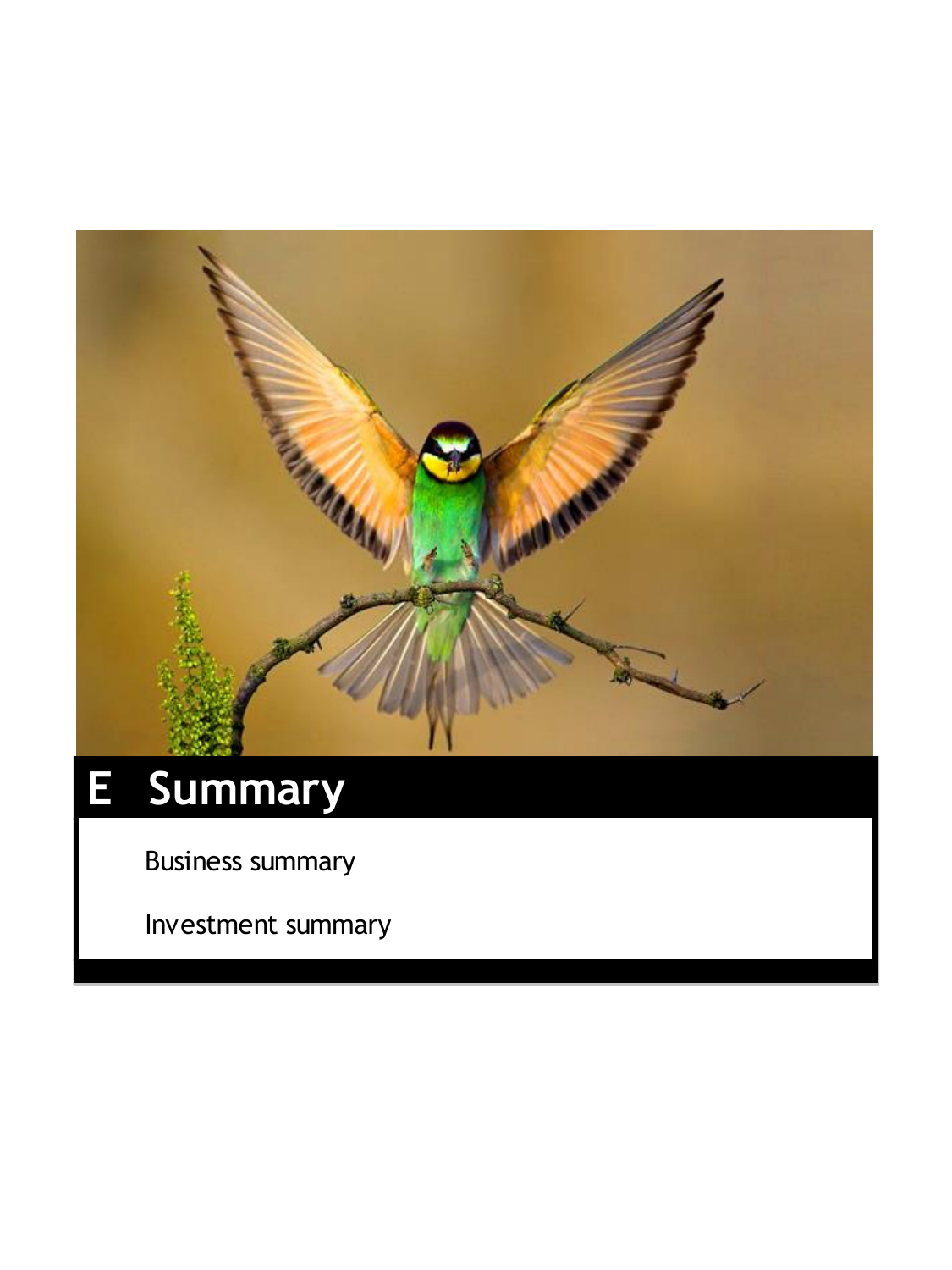### B U S I N E S S S U M M A R Y

Despite weighing under 200kg, the dreamsoarer is a high performance sailplane and aircraft that can perform a number of roles; hobby plane, sailplane, rental plane, observation plane. Self launched, whenever and almost wherever thanks to extreme STOL under 15 meters.

For an unproven CAD concept the dreamsoarer lays down some fine boasts; *best flying, best landing, highest safety, best running costs, best structure.*

When all the bluster of product design and judgement is done, the business survives or fails according to sales. Finding customers that will pay for their own dreamsoarer. Customer willing to forego slick marketing and established big names and literally risk their neck on an unknown brand and unproven product. And we need twenty people like that to justify production kick off.

So is this pie in the sky or profitable niche? This prospectus is predicts there will be modest yet sustained demand for this product, ideally around 50 units p.a. or one per week, with a required kick off of 20 presales.

The potential buyer is faced with several key decisions,

- Do I want it? Exceptional performance and aesthetics say yes.
- Can I afford to buy it? With or without finance, price is accessible.
- Can I afford to run it? Lowest insurance and lowest fuel usage mean yes.

To invest you must also be convinced that:

- Production cost can be held under £10,000.
- The design is both realistic and high performance.
- The aircraft can be built safely and weigh less than 200kg.
- People will put their hand in their pockets and buy this product.

If you are also convinced the above points are realistic, it is time to discuss your participation in the project.

With a reasonable demand and concentrated efforts on high tech yet economical production methods, there is scope to create a small manufacturing business. A lean direct marketing effort and equally lean web configured sales process complements the product to create an efficient business model.

Let us not be pessimistic about how to secure those first 20 presales; flying clubs, military trainers, hire firms, plane collectors will all be interested given the price and an opportunity to fly the sales demonstrator themselves.

The dreamsoarer is a genuine ownership proposition; desirable and affordable. Question : *Do you think the dreamsoarer Mono can be built and sold for £25,000?*

I do. *Ben Collins Apr 5th 2014.*

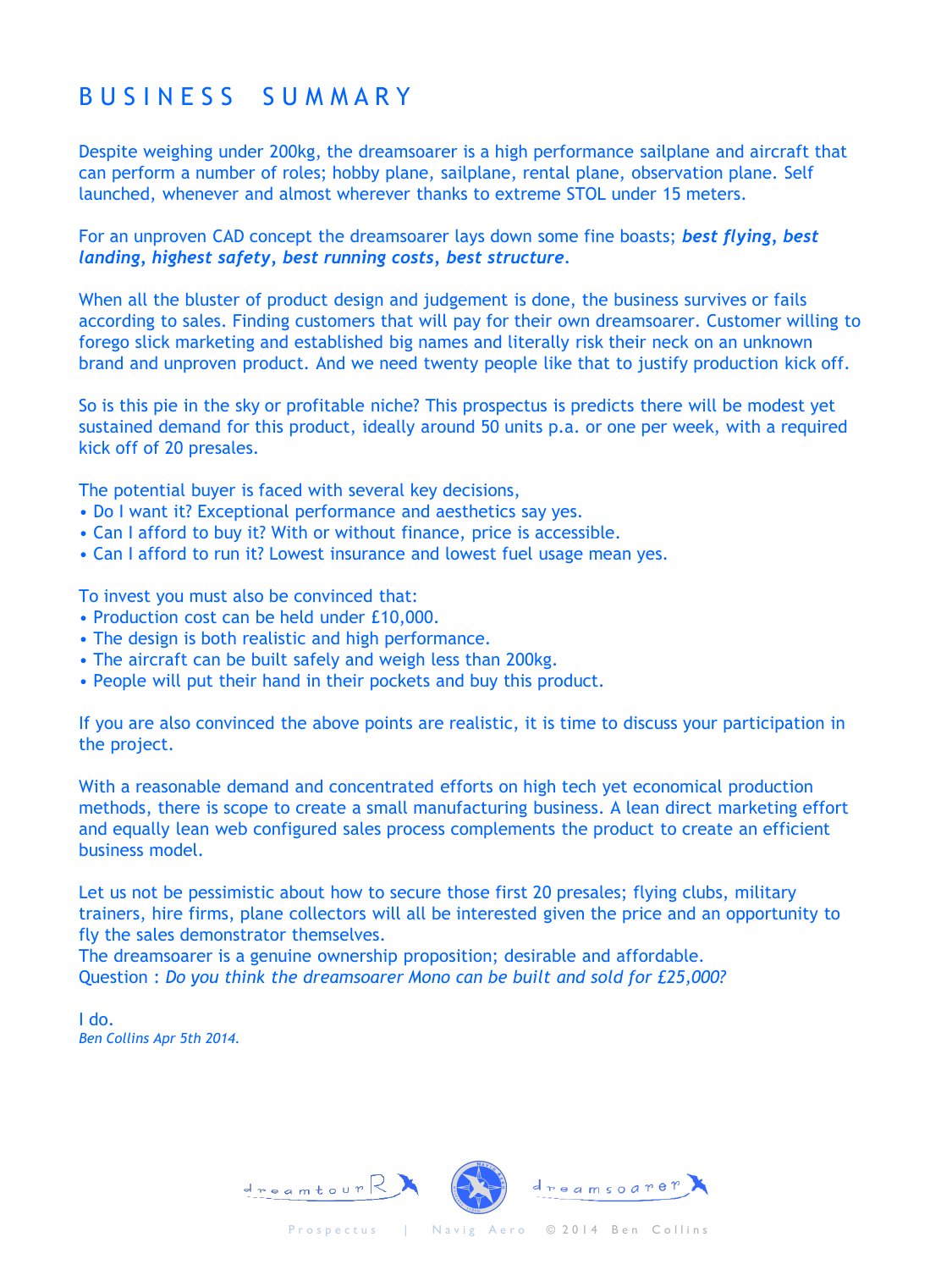### I N V E S T M E N T S U M M A R Y

The project is currently valued at £200,000 7th December 2013. For sale are £40,000 of shares i.e. 20% i.e 20 shares at £2000 per share.

We also anticipate some modest grant funding to assist with full scale prototype costs during 2015, though this is not essential. Any grant contribution will be added to the development "pot" to improve the quality of the manufacture-model.

The target during 2014 is to develop from the current CAD concept models to static manufacturemodels and a fully resolved drawing suite. This will constitute proof of concept.

Navig Aero has also created a [DreamTeam Forum](http://www.crotas.com/) to contribute time and energy in a discipline they feel most comfortable with, such as; market analysis, pilot ergonomics, avionics, electrical systems, aerodynamics, hydraulic systems, legislation, funding, finance, administration, secretary, treasurer, data handling, calculations, component hunting.

Investors are expected to attend the quarterly webinars and participate in the forum should they so wish, to provide their input.

If the year is executed successfully, then by Summer 2015 the single goal is to have increased the project valuation from £200,000 to @£400,000.

In 2016 the aim is to build and ground test a full prototype including establishing supplier relationships.

This document sets out both the long term plan and vision, as well as funding for 2014.7-2016.12. However, while we can plan sales, forecasts, margins and factory costs, that will only be fantasing until we reach gate 2015.6, the manufacture model, **something we can sit in, touch, and that will inspire us, investors and future customers.**

For those with deeper pockets, there will be plenty of opportunity for deeper investment and more shares in 2016 and possibly 2017.

- Early investors have first choice on later investment.
- Early investment can be as little as £2,000 or even less if you are part of a group.
- You can sell your share(s) at any time, but offer existing shareholders as first refusal.
- All shares are subject to normal partnership rules in law.

• Finally a word of warning, this could be a rocky ride, with hiccups and delays, we will be going into the unknown, consider this as adventure as much as an investment.

Technical disclosure of the aircraft can be made after NDA signature, contact [BC](mailto:ben@navigaero.com?subject=interested in the dreamsoarer project - possible investor). Thanks for reading!

Let's forge a dream into reality and fly it worldwide.

# Join the adventure!